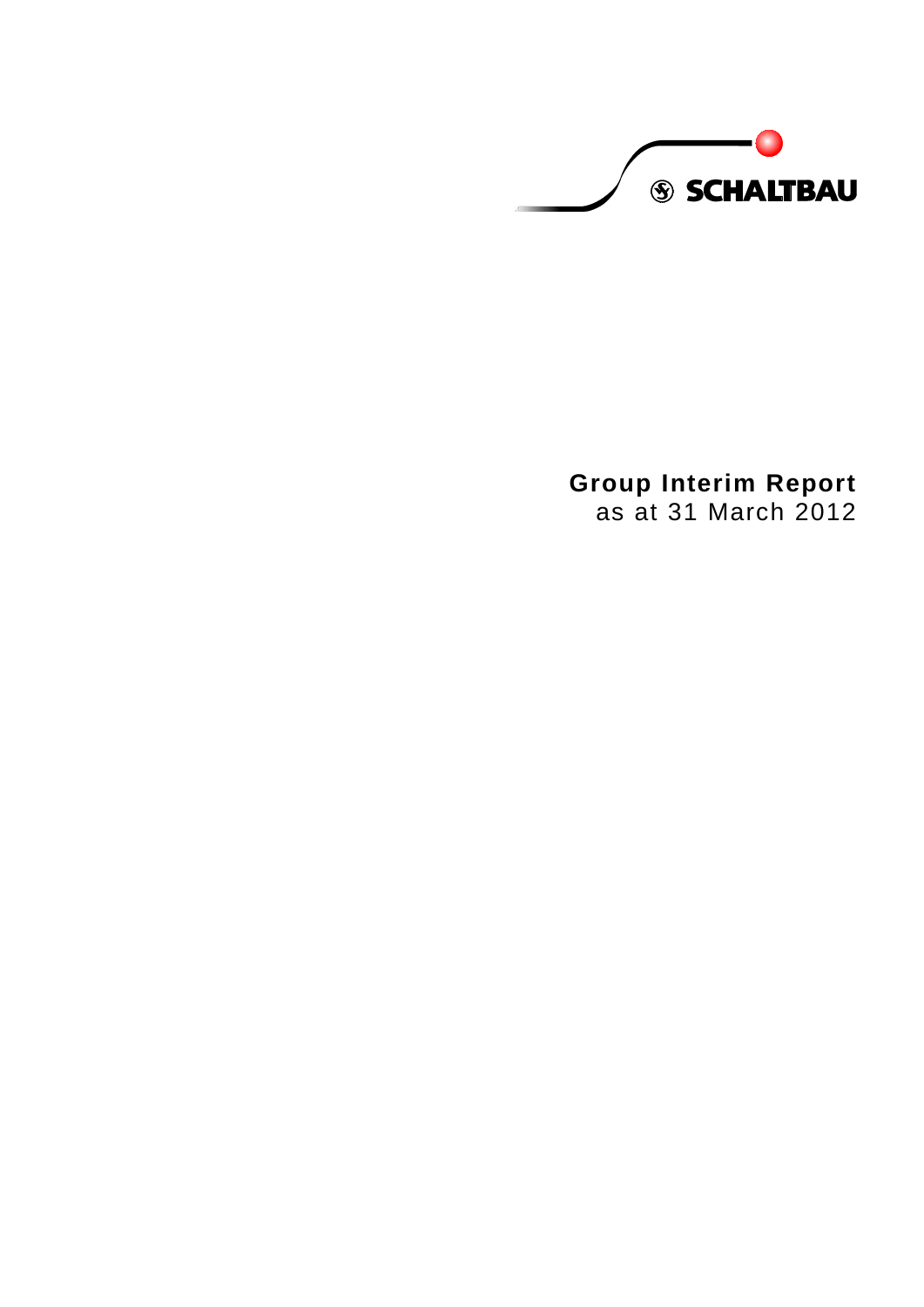# **Schaltbau Group Key Financial Figures for the period ended 31 March**

| <b>Group key financial figures</b>                       |               | 31 March | 31 December | 31 March | 31 December |
|----------------------------------------------------------|---------------|----------|-------------|----------|-------------|
|                                                          |               | 2012     | 2011        | 2011     | 2010        |
|                                                          |               |          |             |          |             |
| <b>Order situation</b>                                   |               |          |             |          |             |
| Order-intake                                             | $\notin$ m.   | 105.5    | 342.8       | 101.1    | 288.7       |
| Order-book                                               | $\notin$ m.   | 239.6    | 197.4       | 200.7    | 171.5       |
|                                                          |               |          |             |          |             |
| Income statement                                         |               |          |             |          |             |
| Sales                                                    | $\notin$ m.   | 84.7     | 318.4       | 74.1     | 280.4       |
| Total output                                             | $\notin$ m.   | 88.4     | 324.4       | 77.1     | 288.6       |
| <b>EBITDA</b>                                            | $\notin$ m.   | 8.3      | 34.7        | 8.8      | 30.1        |
| Profit from operating activities (EBIT)                  | $\notin$ m.   | 6.6      | 27.4        | 7.2      | 23.8        |
| EBIT margin                                              | $\%$          | 7.7      | 8.6         | 9.7      | 8.5         |
| Group net profit for the period                          | $\epsilon$ m. | 4.5      | 21.7        | 7.1      | 14.8        |
| Profit attr. to shareholders of the AG                   | $\notin$ m.   | 3.7      | 18.7        | 6.0      | 12.1        |
| Return on capital employed                               | $\%$          | 15.0     | 18.9        | 19.6     | 18.2        |
|                                                          |               |          |             |          |             |
| <b>Balance sheet</b>                                     |               |          |             |          |             |
| <b>Fixed Assets</b>                                      | $\epsilon$ m. | 77.0     | 74.0        | 69.9     | 64.0        |
| Working capital                                          | $\epsilon$ m. | 97.6     | 71.8        | 76.9     | 66.8        |
| Capital employed                                         | $\notin$ m.   | 174.7    | 145.8       | 146.8    | 130.8       |
| Group equity                                             | $\notin$ m.   | 62.5     | 59.5        | 41.2     | 33.1        |
| Net bank liabilities                                     | $\notin$ m.   | 34.3     | 27.4        | 34.2     | 31.5        |
| Balance sheet total                                      | $\epsilon$ m. | 239.5    | 213.6       | 200.8    | 189.6       |
|                                                          |               |          |             |          |             |
| Personnel                                                |               |          |             |          |             |
| Employees at end of reporting period                     | Number        | 1,854    | 1,738       | 1,649    | 1,610       |
| Personnel expense                                        | € m.          | 27.2     | 95.4        | 23.0     | 87.3        |
| Personnel expense <sup>1</sup> per employee <sup>2</sup> | € 000         | 64.0     | 62.1        | 61.9     | 60.1        |
| Total output <sup>1</sup> per employee <sup>2</sup>      | € 000         | 207.7    | 211.3       | 207.1    | 198.6       |
|                                                          |               |          |             |          |             |
| Earnings per share                                       |               |          |             |          |             |
| Earnings per share (undiluted)                           | €             | 1.80     | 9.38        | 3.21     | 6.50        |
| Earnings per share (diluted)                             | €             | 1.80     | 9.38        | 3.03     | 6.09        |

 $^{\rm 1}$  Based on figures to date extrapolated to twelve months<br><sup>2</sup> average for period under report including trainees, executives and board members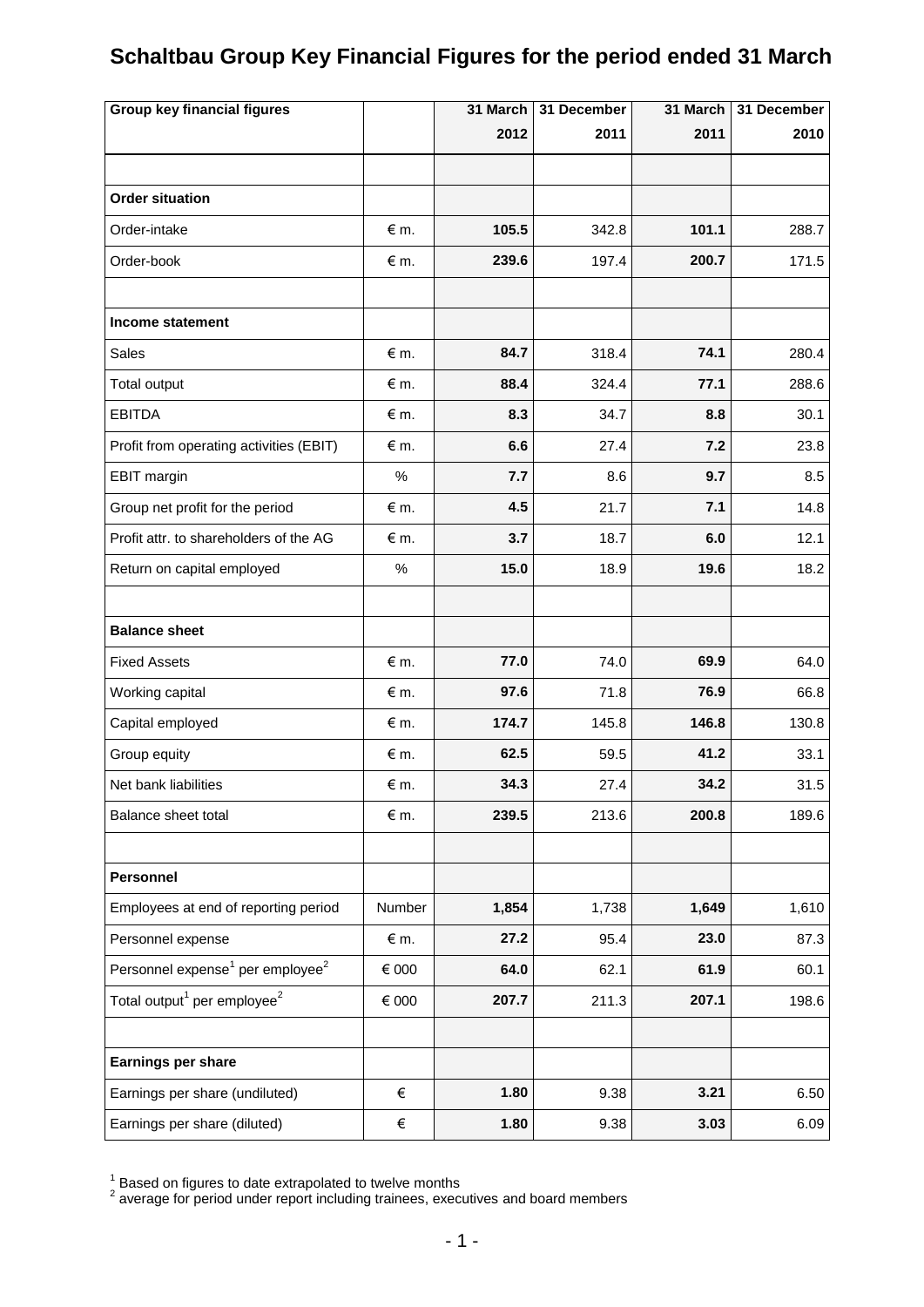# **Contents**

| 3  | To the shareholders                                                            |
|----|--------------------------------------------------------------------------------|
| 5  | <b>Group Interim Management Statement</b>                                      |
| 5  | Major events during the first quarter 2012                                     |
| 5  | <b>Business environment</b>                                                    |
| 6  | Order situation                                                                |
| 7  | <b>Sales</b>                                                                   |
| 7  | Group earnings performance                                                     |
| 8  | Group financial and net assets position                                        |
| 9  | Purchasing                                                                     |
| 9  | Significant events occurring after 31 March 2012                               |
| 9  | Opportunity and risk report                                                    |
| 9  | Outlook and other assertions relating to future developments                   |
| 10 | Significant related party transactions                                         |
| 11 | <b>Condensed Interim Consolidated Financial Statements as at 31 March 2012</b> |
| 11 | Consolidated Income Statement for the period ended 31 March 2012               |
| 12 | <b>Consolidated Cash Flow Statement</b>                                        |
| 13 | <b>Consolidated Balance Sheet</b>                                              |
| 14 | <b>Consolidated Statement of Changes in Equity</b>                             |
| 16 | Notes and segment information                                                  |
| 28 | <b>Disclaimer</b>                                                              |
| 28 | <b>Responsibility statement</b>                                                |
| 28 | <b>Comment on unaudited status</b>                                             |
|    |                                                                                |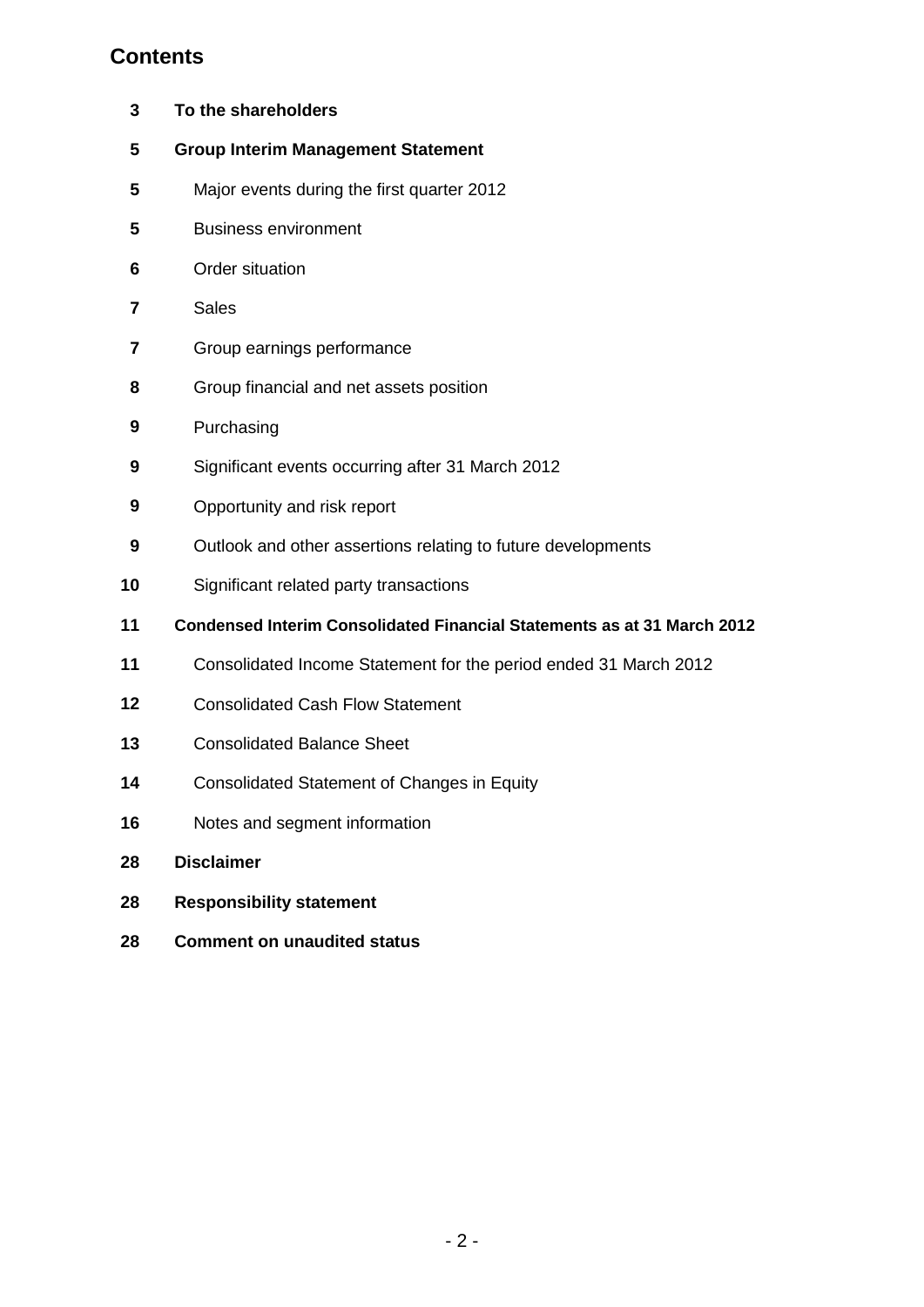# Dear shareholders

The Schaltbau Group performed better than we expected during the first quarter 2012. Not only did sales grow sharply by 14% on the previous year's figures, order intake also continued its upward trend at a high level, creating a new order book record. Operating profit for the quarter reflects the upfront expenditure needed to maintain our course of strategic development and we intend to keep growing organically on important international markets as well as with selected acquisitions.

The takeover of the Pintsch Tiefenbach Group at the beginning of 2012 was an important step in this direction. With locations and cooperation partners on four continents, Pintsch Tiefenbach is one of the leading specialists for marshalling control systems and signals engineering worldwide. Its integration in the Pintsch Bamag Group enables us to further strengthen our market position as supplier of signalling systems for main and branch lines both in Germany and abroad and enter promising new markets in the fields of railway signalling, train formation systems and sensor technology. For this reason we have now changed the company's name to Pintsch Tiefenbach and this welcome addition represents a meaningful expansion of the range of goods and services the Schaltbau Group provides. Naturally enough, an acquisition of this scale is bound to have an impact on earnings during the integration phase and the costs were in line with our expectations. They were also largely responsible for the slight drop in EBIT for the period, although we think the result still compares well with the excellent EBIT posted for the same quarter one year earlier. We are confident that the Pintsch Tiefenbach Group will contribute positively to Group EBIT in the region of  $\epsilon$  1.5 million during fiscal year 2012.

The second key factor influencing performance in the quarter under report was the ongoing reluctance to invest currently plaguing the Chinese railway industry, causing a noticeable drop in order intake for our Components segment. In China we have meanwhile adjusted operations for the current year in line with the expected lower level of investment in the rail sector and presume it will continue for the time being. However, since the beginning of the second quarter there have been increased signs of a moderate upturn in the market as the need for railway infrastructure continues to be high.

Moreover, a number of positive factors are counteracting the current business slowdown in the Chinese railway industry. Schaltbau is compensating with a host of new, innovative products and solutions such as the BIDS and CADS door systems, wind energy braking systems and new types of contactors specifically designed for applications in the solar power industry. The current demand for components on the North American market is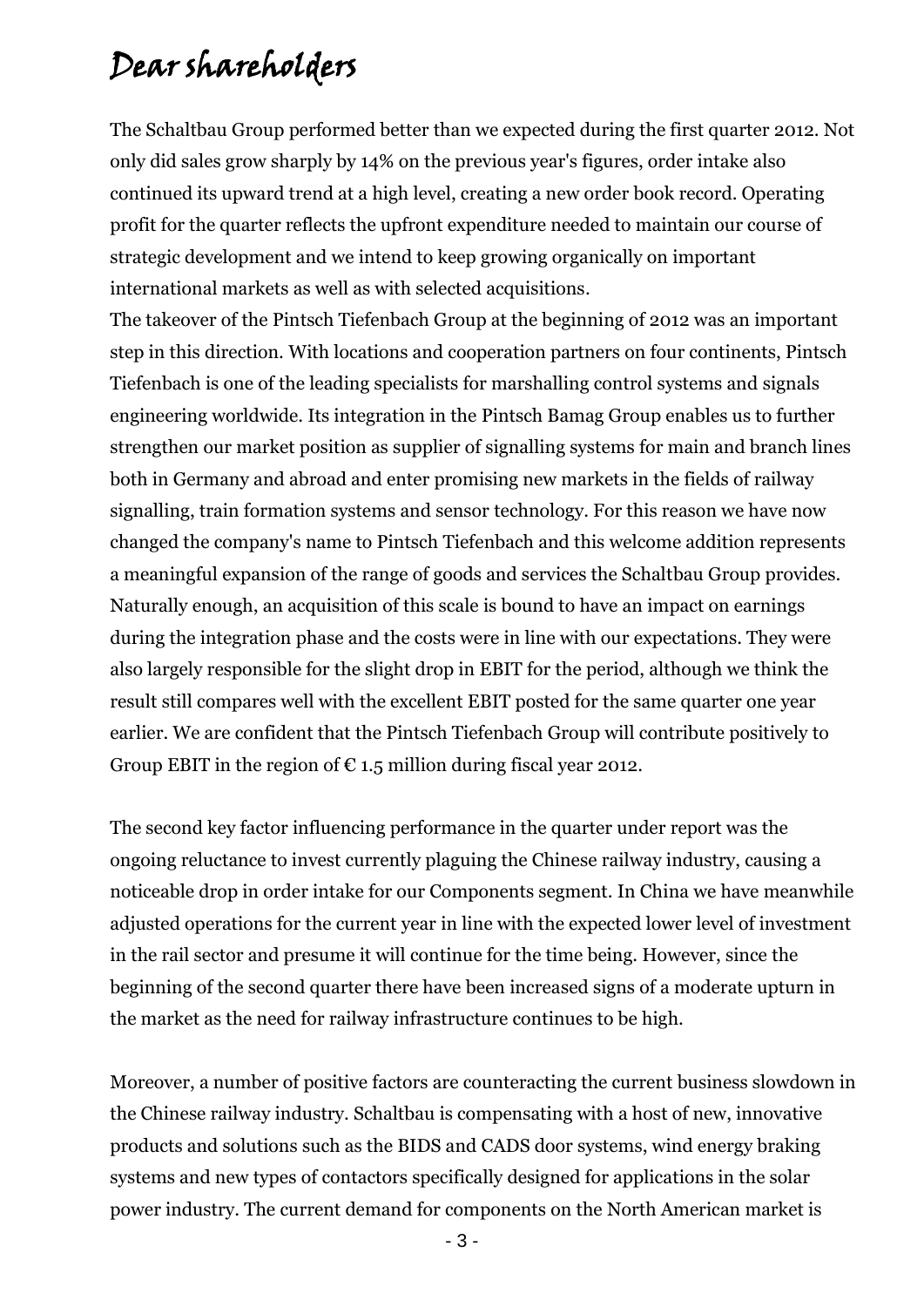outstanding. Our activities on the Russian market are also developing dynamically and making a significant contribution to component sales in Europe. Furthermore, the container market continues to gather momentum.

In the face of current structural changes on the railway market in general, we expect a moderate medium-term decline in market volumes and an increase in competitive pressure at the same time. The result is likely to be a process of consolidation in the industry that will be sharpened by the growing level of internationalisation. The financial strength we have meanwhile achieved will enable us to play an active role in this consolidation process in terms of acquisitions. In keeping with our well-balanced portfolio strategy, we are not only focusing on takeovers in the railway industry, but also on other areas of the industrial goods sector.

Best regards

 $\sqrt{2}$ 

Dr. Jürgen H. Cammann Spokesman of the Executive Board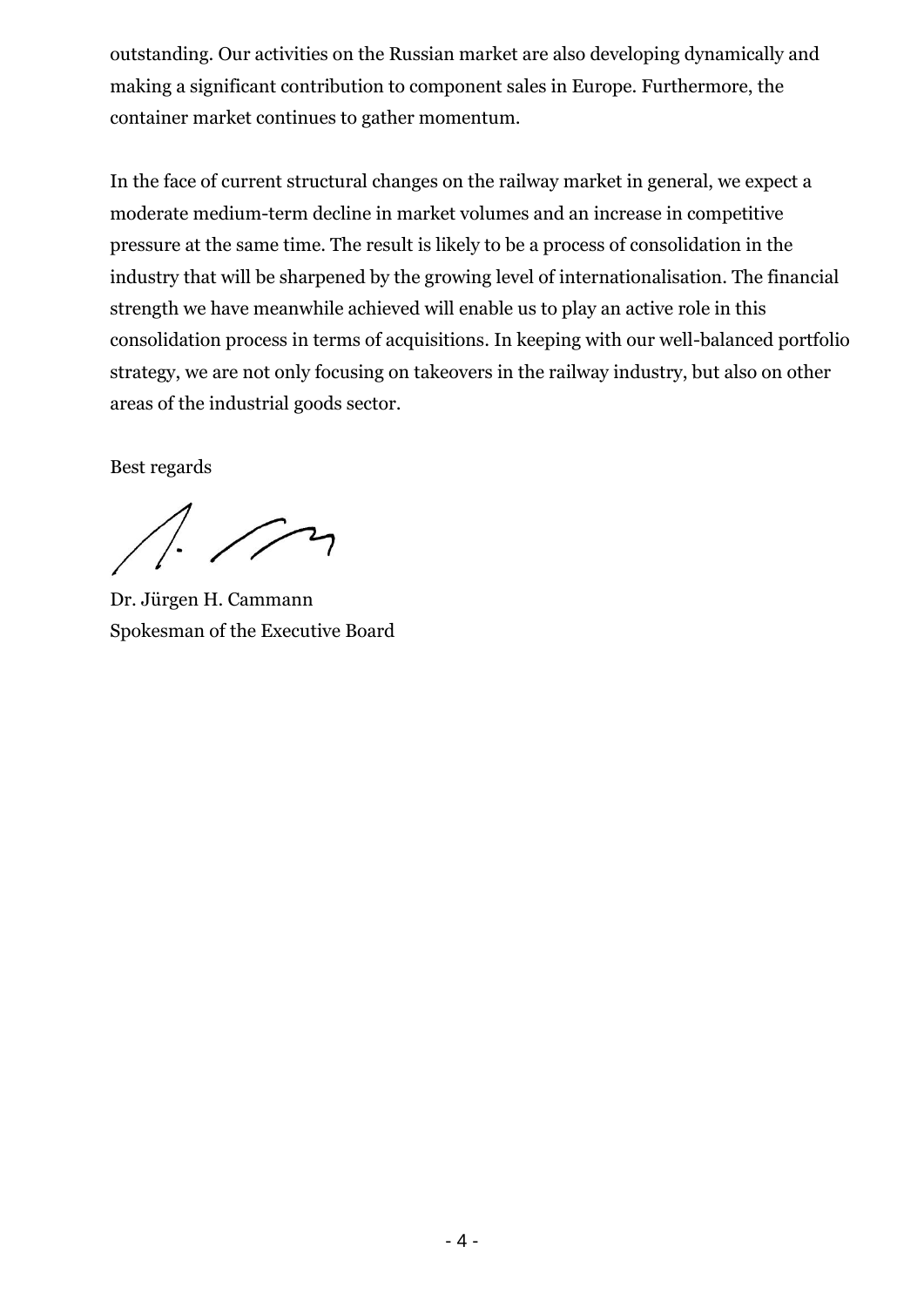## **Group Interim Management Statement**

The Schaltbau Group started well into fiscal year 2012, considering the heterogeneous general conditions. Based on an ongoing positive order situation, Group sales in the first three months of 2012 were significantly up on those of the same period one year earlier and although operating results were just below those posted for the first quarter 2011, they exceeded expectations. The good level of incoming orders and the favourable prospects in general are strong reasons to abide by the current forecast for fiscal year 2012.

#### **Major events during the first quarter 2012**

Pintsch Bamag Antriebs- und Verkehrstechnik GmbH completed the purchase of Tiefenbach GmbH, Sprockhövel, at the beginning of 2012. The acquisition also included a business entity in the USA. The takeover took economic effect from 1 January 2012. In mid-February the company was renamed Pintsch Tiefenbach GmbH.

On 26 January 2012 Hans Gisbert Ulmke resigned his post as Executive Board member at Schaltbau Holding AG with immediate effect.

On 6 February 2012 Dirk Christian Löchner was appointed as new member of the Executive Board of Schaltbau Holding AG and is responsible for the Financial Reporting and Controlling functions. Mr Löchner is also Managing Director of Gebr. Bode & Co. Beteiligungs GmbH, where he is responsible for supervising foreign subsidiaries within the Bode Group and coordinating their activities with the parent company. He resigned from his post as member of the management team at Gebr. Bode GmbH & Co. KG with effect from 23 April 2012.

#### **Business environment**

According to the joint diagnosis of leading German economic research institutes made in April, the level of acute risk for the world economy in spring 2012 is significantly lower than it was the previous autumn. Nevertheless, the institutes view the international economic outlook with caution in the face of the unsolved problem posed by sovereign debt in Europe. Moreover, the slower pace of economic growth in China and other emerging economies is perceived as a weakening factor.

The economic environment in the railway sector proved to be generally stable in all markets of major relevance for the Schaltbau Group, apart from China, where the reluctance to invest witnessed last year continued to dominate the first quarter. Overall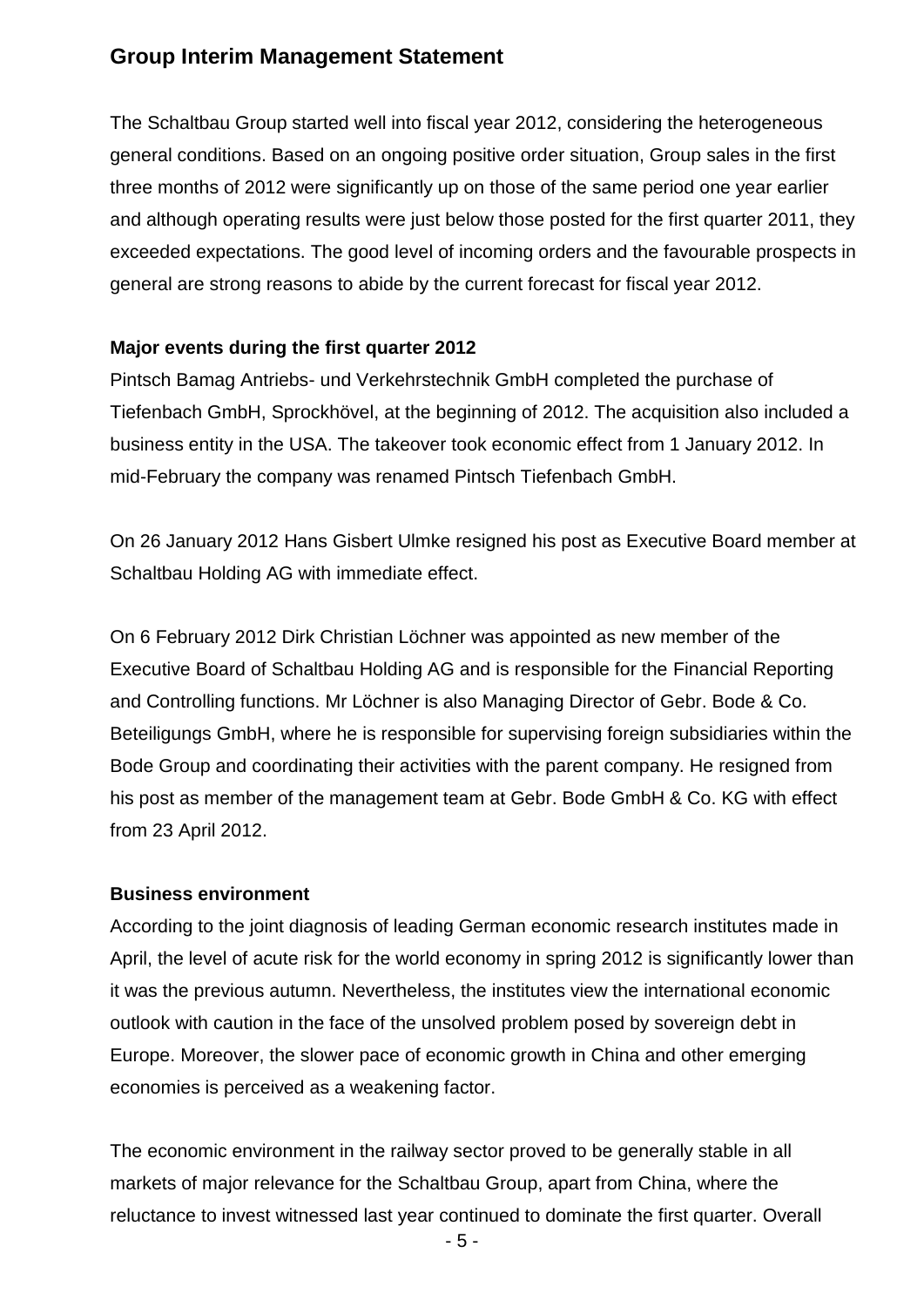performance in the other business fields continued to be positive. Above all, the fastgrowing demand for braking systems in the container sector is a highly favourable factor.

#### **Order situation**

The order situation in the Schaltbau Group developed more positively than expected during the first quarter 2012. Order intake totalled  $\epsilon$  105.5 million for the three-month period and was therefore 4.4% above the very high figure of € 101.1 million recorded one year earlier. € 6.8 million of this amount was attributable to the Pintsch Tiefenbach Group, which was newly consolidated on 1 January 2012.

In the **Mobile Transportation Technology** segment order intake was down 7% on the high level recorded last year. Order volume in the Door Systems for Buses product group was held down at the beginning of the year by the cautious ordering behaviour of publicsector customers, although the travel coaches sector staged a moderate recovery. The level of incoming orders for the Door Systems for Railway Vehicles product group continued to be good. Order intake for the Fittings for Sliding Vehicle Doors product group, however, tended to lose pace slightly during the reporting period.

Including the contribution made by the Pintsch Tiefenbach Group, incoming orders for the **Stationary Transportation Technology** segment jumped by 49% in the first quarter 2012. Demand for warning technology in the Rail Infrastructure business field was particularly brisk. In March the business field was awarded a major order via VW. The end customer was the German federal state of North Rhine-Westphalia. Business performance in the field of signal technology continued to enjoy the positive impact caused by the continued implementation of the service and financing agreement (LuFV) by Deutsche Bahn AG. The strong growth in the Brake Systems business field was primarily driven by the classical container market, which grew significantly in Asia. Demand for the wind energy braking systems manufactured by Pintsch Bubenzer also continued to increase.

Order intake in the **Components** segment was 20% down on the same period of the previous year. The segment was primarily impacted by the current difficulties afflicting the railway market in China. However, strong growth in demand on the Russian market did serve to partially compensate. In the USA, demand continued to rise in the photovoltaic field. Another very positive factor was increasing business with both new and spare parts projects for the railway industry.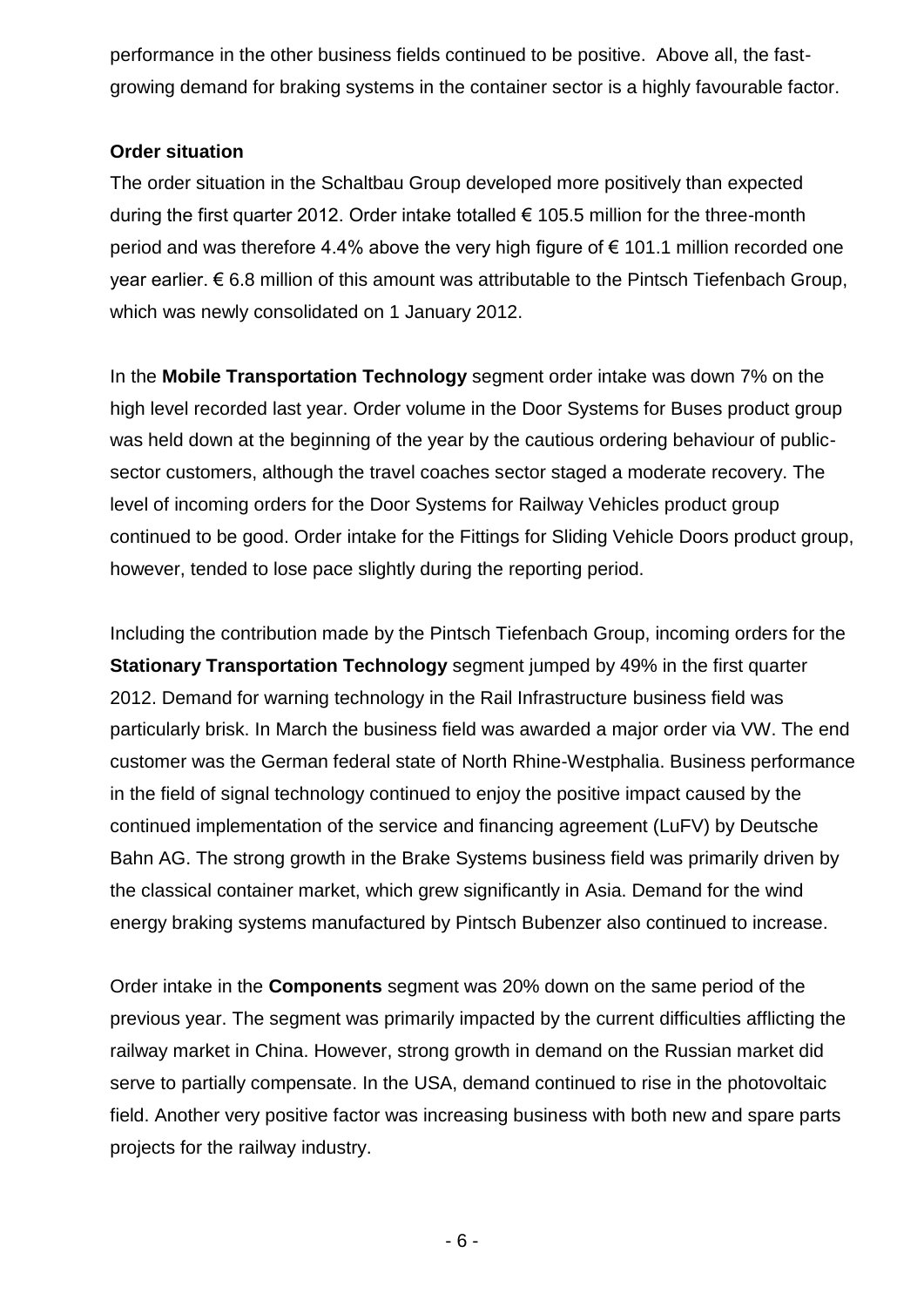The Group **order book** again grew during the period under report to reach a total of € 239.6 million at 31 March 2012. Of this total, € 24.7 million were attributable to the Pintsch Tiefenbach Group. Thus both the previous year's figure of € 200.7 million and the total of € 197.4 million recorded at the end of 2011 were easily surpassed.

#### **Sales**

Driven by the excellent order situation, the Schaltbau Group posted sales of  $\epsilon$  84.7 million for the first quarter 2012, a rise of 14.3%. Even adjusted for the first-time contribution of the Pintsch Tiefenbach Group totalling  $\epsilon$  2.8 million, the Group exceeded both its own expectations and its performance from the previous year.

The **Mobile Transportation Technology** segment recorded a moderate rise in sales during the quarter under report. The Door Systems for Railway Vehicles product group posted noticeably better figures on the back of increasing demand. Sales for the Door Systems for Buses and Coaches product group compared well with those of the previous year. However, sales for the Fittings for Sliding Vehicle Doors product group were 14% down on the first three months of the previous year.

The **Stationary Transportation Technology** segment reported a powerful increase in sales, which was supported not only by Pintsch Tiefenbach, but by the entire segment. The Brake Systems business field in particular continued to profit from growing demand. Business volume in the field of wind energy braking systems more than doubled compared to the previous year and in the Rail Infrastructure business field too, sales of railway crossing systems and point heating units were well up on those of last year due to the good order situation.

The high order book volume from the previous year contributed to moderate sales growth in the **Components** segment during the first quarter 2012. The positive performance in North America and Russia was particularly outstanding. In China, Schaltbau was still largely able to maintain sales at the previous year's levels.

#### **Group earnings performance**

Earnings from operating activities (EBIT) for the Schaltbau Group totalled  $\epsilon$  6.6 million for the first quarter 2012 after reporting  $\epsilon$  7.2 million one year earlier. The negative result of the newly consolidated Pintsch Tiefenbach Group of  $\epsilon$  0.4 million and the slightly lower earnings from components on the Chinese market have had an impact on earnings for the current year. Moreover, the Group specifically invested in recruiting new staff in order to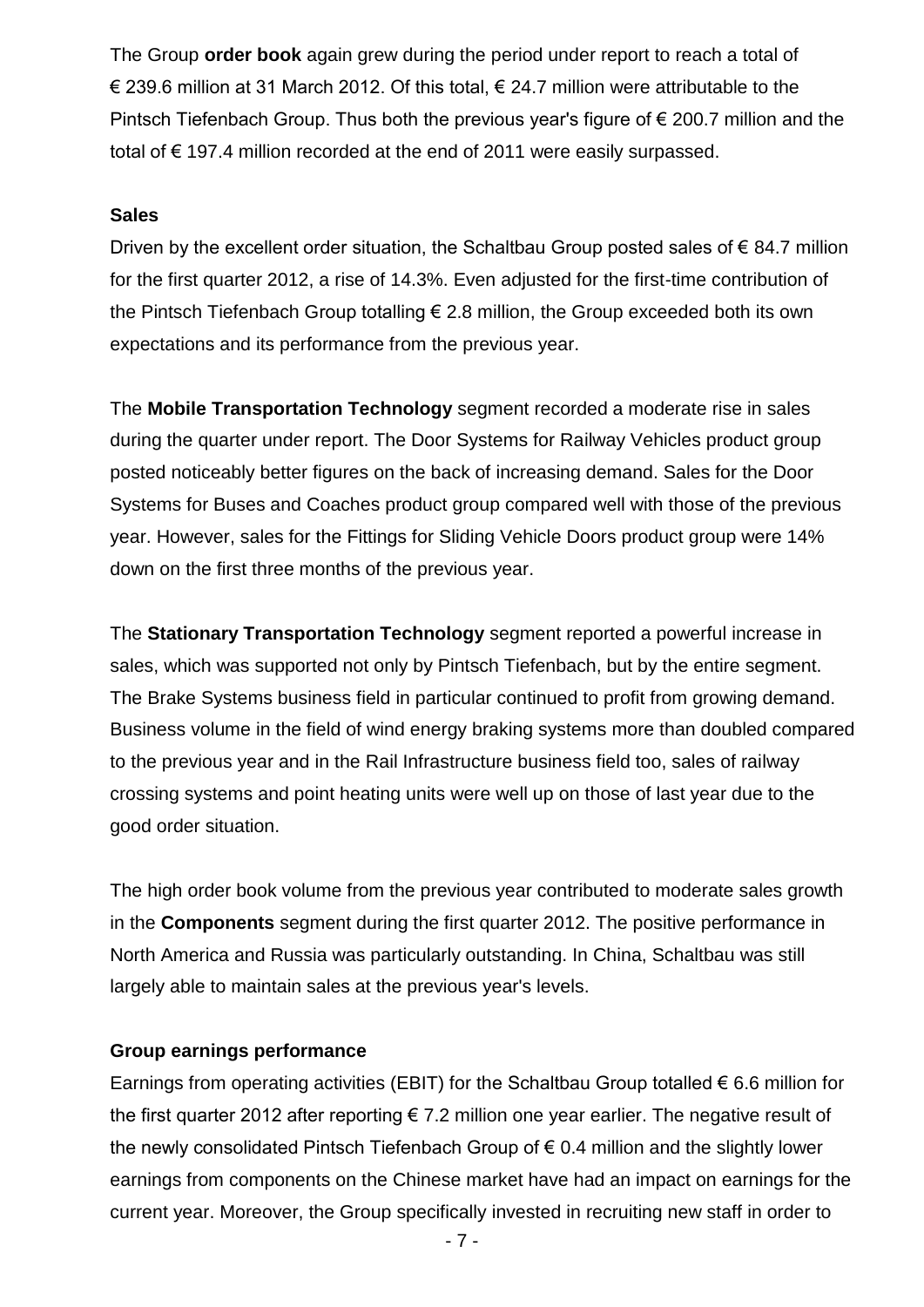maintain the pace of its declared growth strategy, which led to a corresponding rise in personnel costs. The EBIT margin overall therefore decreased from 9.7% to 7.7%.

Group net profit for the period totalled  $\epsilon$  4.5 million compared with  $\epsilon$  7.1 million last year, which had been positively impacted by one-time effects of approximately  $\epsilon$  2.1 million. The profit attributable to shareholders of Schaltbau Holding AG amounted to € 3.7 million (2011: € 6.0 million) for the period under report. Earnings per share stood at € 1.80 compared with  $\epsilon$  3.21 for the first quarter one year previously.

EBIT for the **Mobile Transportation Technology** segment fell slightly to  $\epsilon$  1.6 million (first quarter 2011: € 1.7 million). The segment EBIT margin therefore edged down by 0.3 percentage points to 5.4%. The decline is primarily due to the increase in personnel costs.

Largely owing to the negative result of the Pintsch Tiefenbach Group, EBIT for the **Stationary Transportation Technology** segment in the first quarter 2012 decreased minimally to  $\epsilon$  0.9 million (2011:  $\epsilon$  1.1 million). The EBIT margin stood at 3.2% (first quarter 2011: 5.4%).

Despite the difficulties on the Chinese market, the **Components** segment reported practically unchanged first-quarter EBIT of € 5.4 million. The EBIT margin stood at 20.4% (2011: 22.3%).

#### **Group financial and net assets position**

The balance sheet total rose sharply to  $\epsilon$  239.5 million at 31 March 2012 (31 December 2011: € 213.6 million). The growth in sales and the first-time consolidation of the Pintsch Tiefenbach Group resulted in a strong rise in inventories and trade accounts payable on the assets side of the balance sheet. The Group's working capital increased from  $\epsilon$  71.8 million at 31 December 2011 to € 97.6 million at 31 March 2012. In that context, net bank liabilities rose to € 34.3 million after totalling € 27.4 million on 31 December 2011 (31 March 2011:  $\epsilon$  34.2 million). The rise in pension provisions from  $\epsilon$  18.5 million to  $\epsilon$  27.6 million resulted from the takeover of Pintsch Tiefenbach. The equity ratio fell slightly from 27.9% to 26.1% at 31 March 2012. Including participation rights capital, which is similar in nature to equity, the equity ratio stood at 29.1% (31 December 2011: 31.2%).

A total of  $\epsilon$  1.37 million was invested in property, plant and equipment and intangible assets during the period under report as compared with  $\epsilon$  1.76 million in amortisation and depreciation.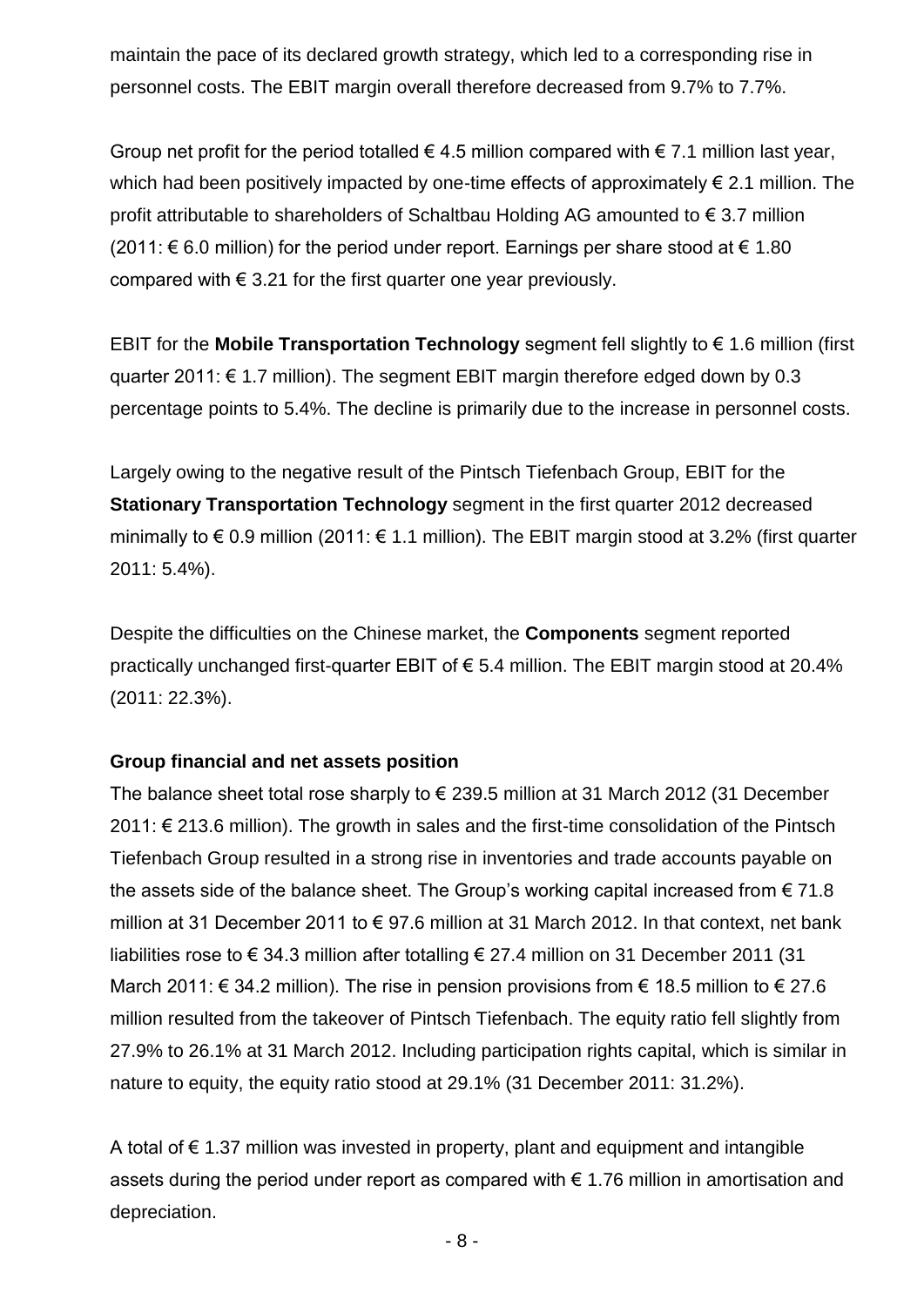### **Purchasing**

Generally speaking, the period of stability witnessed on purchasing markets over the last four months of 2011 continued throughout the first quarter 2012. The prices of the important non-ferrous metals aluminium and copper were well below levels seen in the same quarter of the previous year. However, they were slightly up on prices paid at the end of 2011. Silver continued to trade at high prices in an extremely volatile market. After a steep rise to over US\$37 per fine ounce at the end of February 2012, even though the price of silver fell during the course of the quarter under report, it was still well above that of the last day of trading in 2011.

Both the prices and the supply situation for printed circuit boards have improved considerably and delivery times returned to normal in all respects. It again became possible to enter into long-term price agreements for steel and steel products during the period under report.

After the sudden rise in the price of crude oil over the US\$100-mark in February, markets have levelled out at prices well above those seen at the end of 2011, which also had a negative impact on prices for plastic components.

#### **Significant events occurring after 31 March 2012**

No events of particular significance have taken place since the end of the first quarter 2012.

#### **Opportunity and risk report**

There were no changes to the fundamental risks and opportunities influencing the future development of the Schaltbau Group in the first three months of 2012 compared to those portrayed in the Group Financial Statements for the fiscal year 2011.

#### **Outlook and other assertions relating to future developments**

Despite numerous factors holding down the pace of economic growth worldwide, markets relevant for the Schaltbau Group are generally expected to continue performing dependably throughout the fiscal year 2012. Based on highly favourable order-book figures, we predict a steady volume of business with the railway sector, both in Europe and the USA. In China we expect the current hesitancy to invest in the railway sector to continue for the time being, although there are growing signs that point to a gradual improvement in the second half of 2012. Demand for industrial braking systems and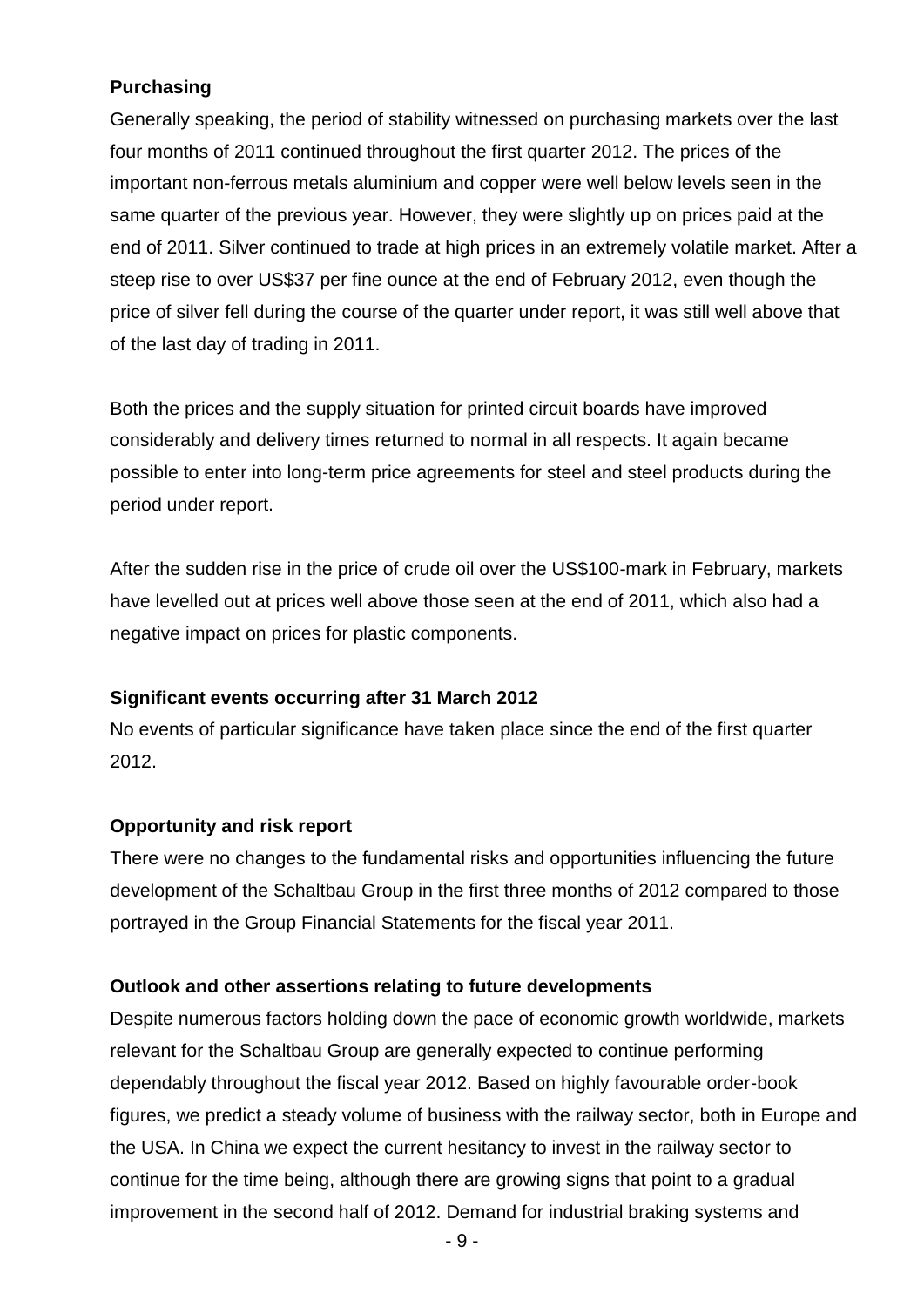components is likely to remain stable at the currently favourable levels already reached. Component sales are set to continue dynamically, particularly in North America and Russia.

The acquisition of the Pintsch Tiefenbach Group at the beginning of 2012 has strategically supplemented the Rail Infrastructure business field. The group has established an international reputation as leading specialist for shunting and signal systems and enabled Pintsch Bamag to bolster its current market position as supplier of signal systems for main and branch lines both in Germany and abroad, with a view to entering promising new markets in the fields of railway signals engineering, train formation systems and sensor technology. After the expected negative result in the first quarter, the earnings situation for the Pintsch Tiefenbach Group is likely to successively improve in the further course of the year and earnings on an EBIT basis of approximately  $\epsilon$  1.5 million are predicted for the fiscal year 2012.

Overall, the Executive Board abides by its recently published forecast and predicts sales in the region of € 350 million with EBIT of € 28.9 million for the Schaltbau Group in fiscal year 2012. Group net profit is expected to reach  $\epsilon$  20.8 million and earnings per share are predicted at  $\in$  8.83.

#### **Significant related party transactions**

Information available in the Notes.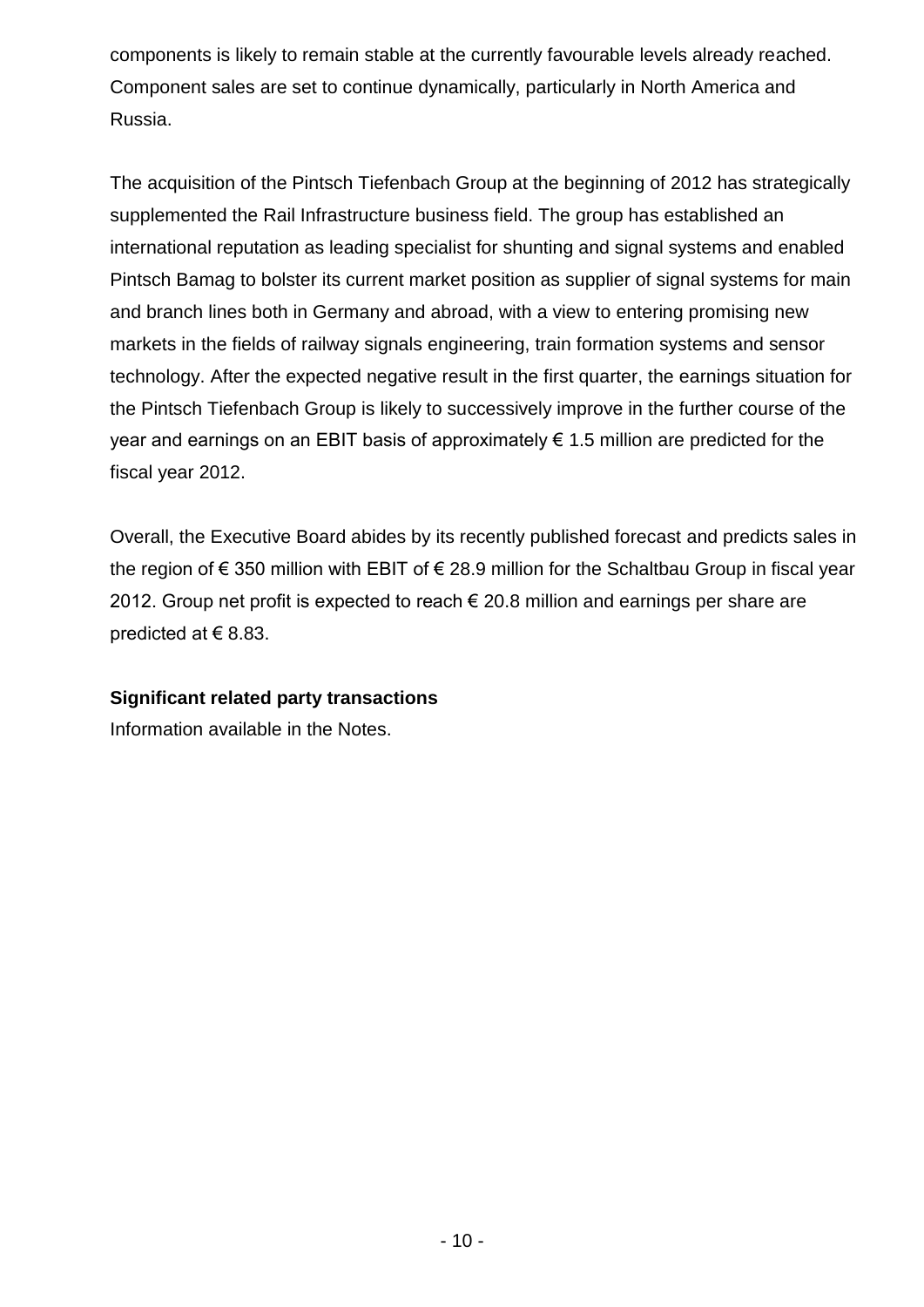## **Condensed Interim Consolidated Financial Statements as at 31.03.2012**

## **Consolidated Income Statement for the period from 1 January to 31 March 2012**

| €000                                                         | 1.1.-31.03.2012 | 1.1.-31.03.2011 |
|--------------------------------------------------------------|-----------------|-----------------|
| Sales<br>1.                                                  | 84,692          | 74,112          |
| Change in inventories of finished and work in progress<br>2. | 3,583           | 2,902           |
| Own work capitalised<br>3.                                   | 99              | 90              |
| <b>Total output</b><br>4.                                    | 88,374          | 77,104          |
| Other operating income<br>5.                                 | 370             | 269             |
| Cost of materials<br>6.                                      | 44,610          | 38,085          |
| Personnel expense<br>7.                                      | 27,233          | 23,040          |
| Amortisation and depreciation<br>8.                          | 1,761           | 1,571           |
| Other operating expenses<br>9.                               | 8,589           | 7,466           |
| 10. Profit from operating activities                         | 6,551           | 7,211           |
| a) Result from at-equity accounted investments               | 520             | 311             |
| b) Other results from investments                            | 0               | 2,104           |
| 11. Results from investments                                 | 520             | 2,415           |
| a) Interest income                                           | 40              | 3               |
| b) Interest expense                                          | 1,291           | 1,458           |
| 12. Finance result                                           | $-1,251$        | $-1,455$        |
| 13. Profit before tax                                        | 5,820           | 8,171           |
| 14. Income taxes                                             | 1,352           | 1,106           |
| 15. Group net profit for the period                          | 4,468           | 7,065           |
| Analysis of group net profit                                 |                 |                 |
| attributable to minority shareholders                        | 791             | 1,032           |
| attributable to the shareholders of Schaltbau Holding AG     | 3,677           | 6,033           |
| Group net profit for the period                              | 4,468           | 7,065           |
| Earnings per share - undiluted:                              | 1.80€           | 3.21€           |
| Earnings per share - diluted:                                | 1.80€           | 3.03€           |

## **Statement of Income and Expenses Recognised in Equity**

| €000                                                       |               | 1.1.-31.03.2012 | 1.1.-31.03.2011 |               |        |        |
|------------------------------------------------------------|---------------|-----------------|-----------------|---------------|--------|--------|
|                                                            | <b>Before</b> | Tax             | After           | <b>Before</b> | Tax    | After  |
|                                                            | tax           | effect          | tax             | tax           | effect | tax    |
| Group net profit for the period                            |               |                 | 4,468           |               |        | 7,065  |
| Unrealised gains/losses arising on currency translations   |               |                 |                 |               |        |        |
| - from fully consolidated companies                        |               |                 | $-416$          |               |        | $-344$ |
| - from at-equity accounted companies                       |               |                 | 257             |               |        | $-195$ |
| Derivative financial instruments                           |               |                 |                 |               |        |        |
| - Change in unrealised gains (+) / losses (-)              | 273           | -82             | 191             | 402           | $-120$ | 282    |
| - Realised gains $(+)$ / losses $(-)$                      | 148           | $-44$           | 104             | 116           | $-35$  | 81     |
| Total income and expenses recognised directly in<br>equity |               |                 | 136             |               |        | -176   |
| <b>Comprehensive income</b>                                |               |                 | 4,604           |               |        | 6,889  |
| of which:                                                  |               |                 |                 |               |        |        |
| attributable to minority shareholders                      |               |                 | 649             |               |        | 823    |
| attributable to the shareholders of Schaltbau Holding      |               |                 | 3,955           |               |        | 6,066  |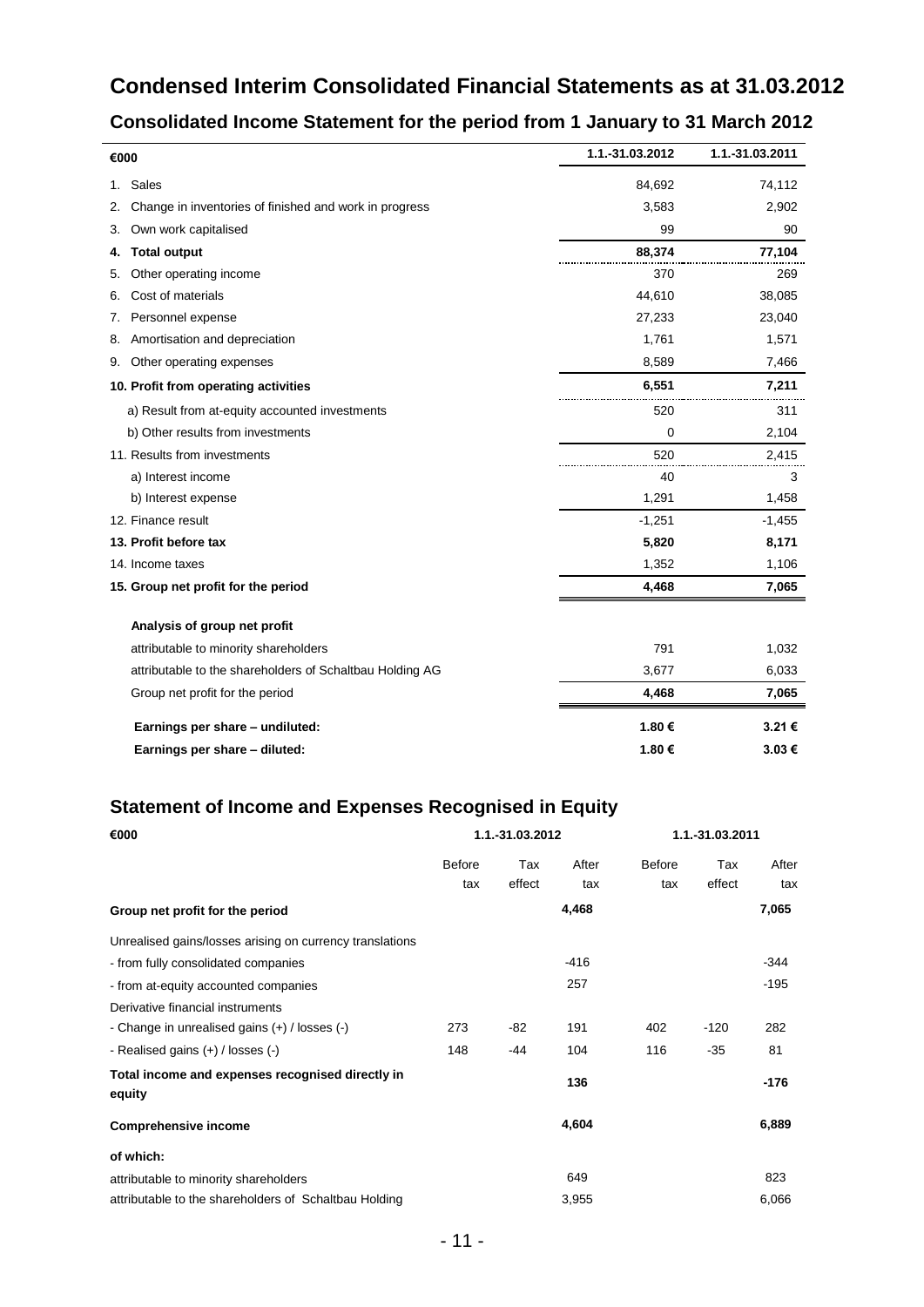|                                                                           | € 000           | € 000           |
|---------------------------------------------------------------------------|-----------------|-----------------|
|                                                                           | 1.1.-31.03.2012 | 1.1.-31.03.2011 |
| Group net profit for the period                                           | 4,468           | 7,065           |
| Amortisation and depreciation on non-current assets                       | 1,761           | 1,971           |
| Finance result                                                            | 1,251           | 1,455           |
| Income tax expense                                                        | 1,352           | 1,109           |
| Change in current assets                                                  | $-13,207$       | $-10,385$       |
| Change in provisions                                                      | 900             | 2,106           |
| Change in current liabilities                                             | 1,462           | 3,317           |
| Interest paid                                                             | $-612$          | -873            |
| Interest received                                                         | 40              | 3               |
| Income tax paid                                                           | $-1,562$        | -546            |
| Other non-cash income / expenses                                          | $-517$          | $-3,248$        |
| Cash flow from operating activities                                       | $-4,664$        | 1,974           |
| Payments for investments in:                                              |                 |                 |
| - property, plant and equipment and intangible assets                     | $-1,368$        | $-1,473$        |
| - other financial investments                                             | $-141$          | $-3,502$        |
| - Acquisitions of fully consolidated entities less cash acquired          | $-389$          |                 |
| Proceeds from disposal of:                                                |                 |                 |
| - property, plant and equipment                                           | 1               | 4               |
| Cash flow from investing activities                                       | $-1,897$        | $-4,971$        |
| Dividendenausschüttung der Schaltbau Holding AG                           |                 |                 |
| Distribution to minority interests                                        | $-163$          | -451            |
| Capital increase by minorities                                            |                 | 554             |
| Loan repayments                                                           | $-242$          | $-533$          |
| New loans raised                                                          |                 | 100             |
| Change in current financial liabilities                                   | 4               | $-1,230$        |
| Cash flow from financing activities                                       | $-401$          | $-1,560$        |
| Change in cash and cash equivalents due to exchange rate fluctuations     | -59             | $-220$          |
| Change in cash and cash equivalents due changes in group reporting entity |                 | 683             |
| Changes in cash, cash equivalents and securities                          | $-7,021$        | $-4,094$        |
| Cash and cash equivalents                                                 |                 |                 |
| at the end of the period                                                  | 5,706           | 7,437           |
| at the beginning of the period                                            | 12,727          | 11,531          |
|                                                                           | $-7,021$        | $-4,094$        |
|                                                                           |                 |                 |

## **Consolidated Cash Flow Statement for the period from 1 Jan. to 31 March 2012**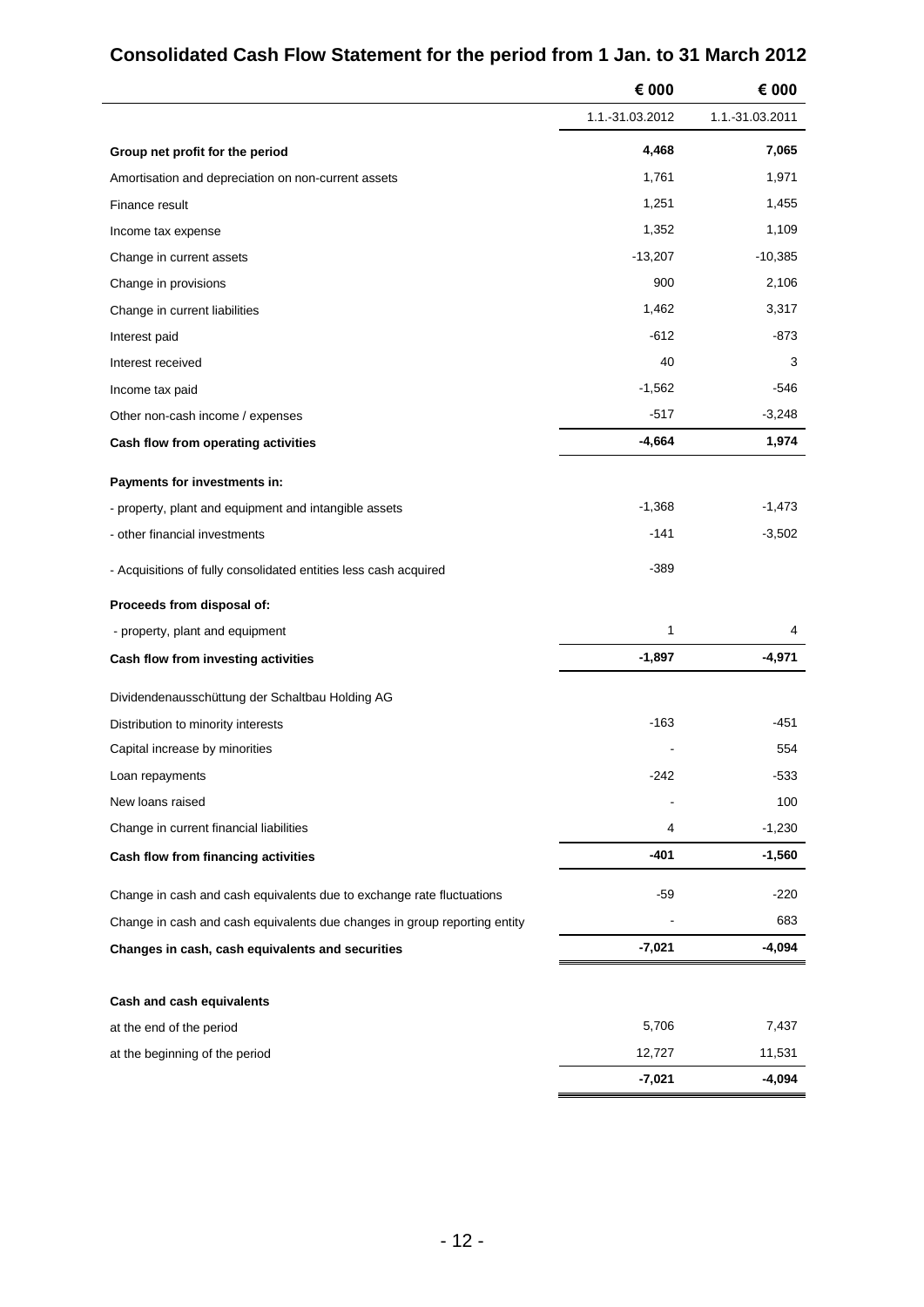## **Consolidated Balance Sheet as at 31 March 2012**

| Consolidated Balance Sheet as at 31 March 2012                             |            |            |
|----------------------------------------------------------------------------|------------|------------|
| <b>ASSETS</b>                                                              | € 000      | € 000      |
|                                                                            | 31.03.2012 | 31.12.2011 |
| <b>A. NON-CURRENT ASSETS</b>                                               |            |            |
| I. Intangible assets                                                       | 21,518     | 20,020     |
| II. Property, plant and equipment                                          | 44,164     | 43,975     |
| III. At-equity accounted investments                                       | 7,124      | 6,347      |
| IV. Other investments                                                      | 4,227      | 3,655      |
| V. Deferred tax assets                                                     | 11,292     | 10,382     |
|                                                                            | 88,325     | 84,379     |
| <b>B.CURRENT ASSETS</b>                                                    |            |            |
| I. Inventories                                                             | 74,924     | 60,833     |
| II. Trade accounts receivable                                              | 61,391     | 47,830     |
| III. Income tax receivables                                                | 118        | 242        |
| IV. Other receivables and assets                                           | 8,988      | 7,603      |
| V. Cash and cash equivalents                                               | 5,706      | 12,727     |
|                                                                            | 151,127    | 129,235    |
| <b>Total assets</b>                                                        | 239,452    | 213,614    |
|                                                                            |            |            |
| <b>EQUITY AND LIABILITIES</b>                                              | € 000      | € 000      |
|                                                                            | 31.03.2012 | 31.12.2011 |
| A. EQUITY                                                                  |            |            |
| Subscribed capital<br>ı.                                                   | 7,506      | 7,506      |
| Capital reserves<br>Ш.                                                     | 15,805     | 15,805     |
| III. Statutory reserves                                                    | 231        | 231        |
| IV. Revenues reserves                                                      | 25,821     | 6,819      |
|                                                                            | 257        | 273        |
| V. Income/expense recognised directly in equity                            | 3,041      | 3,041      |
| VI. Revaluation reserve                                                    | 3,677      | 18,707     |
| VII. Group net profit attributable to shareholders of Schaltbau Holding AG |            |            |
| VIII. Equity attributable to shareholders of Schaltbau Holding AG          | 56,338     | 52,382     |
| IX. Minority interests                                                     | 6,159      | 7,150      |
|                                                                            | 62,497     | 59,532     |
| <b>B. NON-CURRENT LIABILITIES</b>                                          |            |            |
| Participation rights capital<br>I.                                         | 7,084      | 7,077      |
| Pension provisions<br>Ш.                                                   | 27,582     | 18,504     |
| III. Personnel-related accruals                                            | 3,627      | 3,578      |
| IV. Other provisions                                                       | 337        | 334        |
| V. Financial liabilities                                                   | 37,663     | 36,700     |
| VI. Other liabilities                                                      | 10         | 10         |
| VII. Deferred tax liabilities                                              | 6,807      | 6,602      |
|                                                                            | 83,110     | 72,805     |
| <b>C. CURRENT LIABILITIES</b>                                              |            |            |
| Personnel-related accruals<br>ı.                                           | 7,013      | 5,676      |
| Other provisions<br>Ш.                                                     | 20,686     | 16,117     |
| III. Income taxes payable                                                  | 439        | 561        |
| IV. Financial liabilities                                                  | 9,026      | 7,120      |
| V Trade accounts navable                                                   | 21.117     | 20.023     |

V. Trade accounts payable 20,023 and 21,117 20,023 VI. Advance payments received example of the state of the 17,566 16,823 VII. Other liabilities 14,957 **93,845 81,277 Total equity and liabilities 239,452 213,614**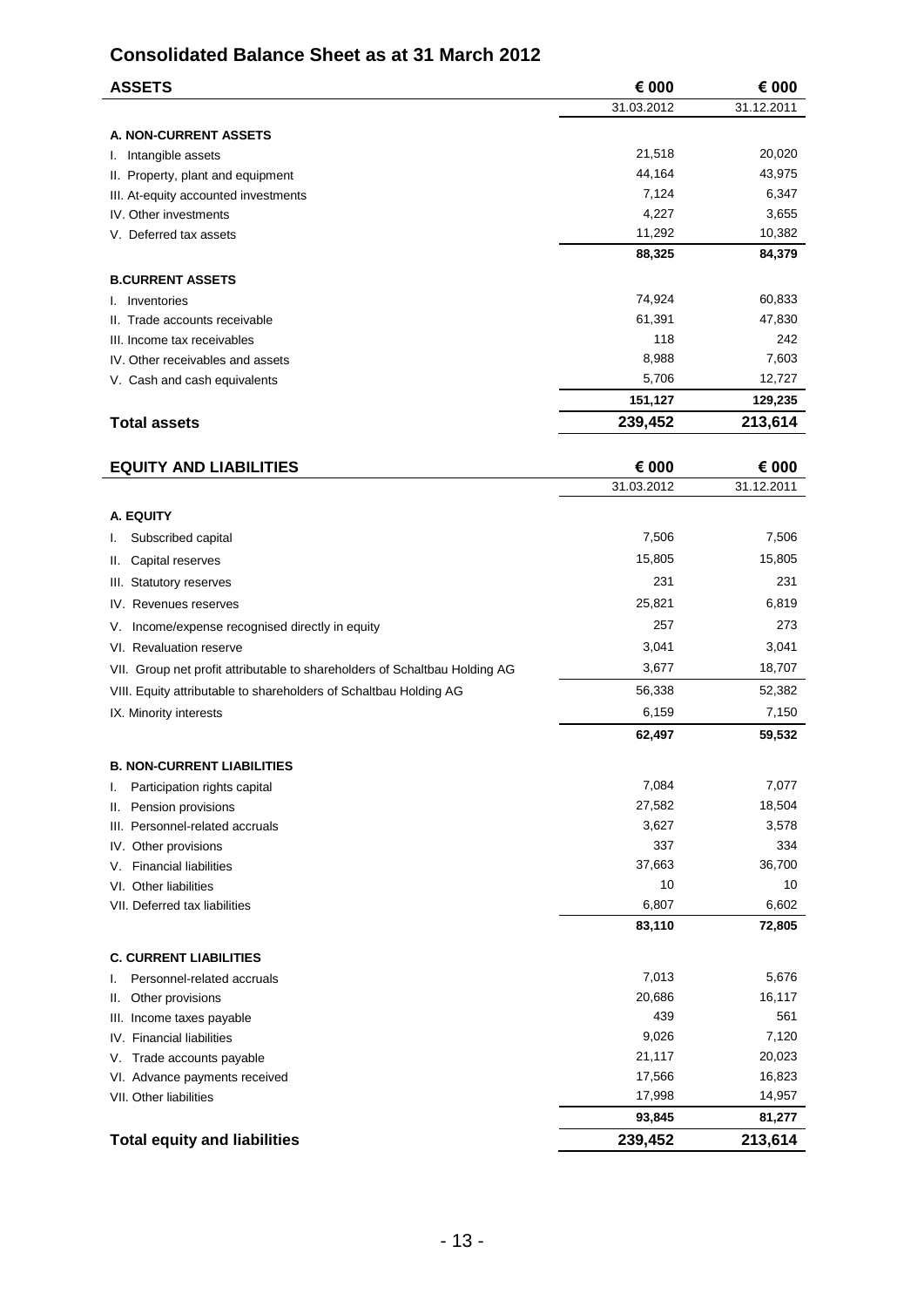# **Consolidated Statement of Changes in Equity as at 31 March 2012**

|                                                      |                       |                     | Equity attributable to shareholders of Schaltbau Holding AG |             |                                                            |                        |
|------------------------------------------------------|-----------------------|---------------------|-------------------------------------------------------------|-------------|------------------------------------------------------------|------------------------|
|                                                      | Subscribed<br>capital | Capital<br>reserves | Statutory<br>reserves                                       | Other       | Revenue reserves<br>Derivative<br>financial<br>Instruments | Revaluation<br>reserve |
| <b>Balance at 1.1.2011</b>                           | 6,863                 | 8,585               | 231                                                         | $-1,659$    | $-848$                                                     | 3,041                  |
| Profit brought forward                               | 0                     | $\mathbf 0$         | $\mathbf 0$                                                 | 12,132      | 0                                                          | $\mathbf 0$            |
| Shares issued / converted                            | 167                   | 1,876               | 0                                                           | 0           | 0                                                          | 0                      |
| Dividend paid                                        | 0                     | 0                   | 0                                                           | $\mathbf 0$ | 0                                                          | 0                      |
| Group net profit for the period                      | $\Omega$              | $\mathbf 0$         | $\Omega$                                                    | $\Omega$    | $\Omega$                                                   | $\mathbf 0$            |
| Income and expenses recognised<br>directly in equity | 0                     | 0                   | 0                                                           | 0           | 363                                                        | $\pmb{0}$              |
| Group comprehensive income                           | 0                     | $\overline{0}$      | $\Omega$                                                    | $\Omega$    | 363                                                        | 0                      |
| <b>Balance at 31.03.2011</b>                         | 7,030                 | 10,461              | 231                                                         | 10,473      | $-485$                                                     | 3,041                  |
|                                                      |                       |                     |                                                             |             |                                                            |                        |
| <b>Balance at 1.4.2011</b>                           | 7,030                 | 10,461              | 231                                                         | 10,473      | $-485$                                                     | 3,041                  |
| Profit brought forward                               | 0                     | $\pmb{0}$           | $\pmb{0}$                                                   | $\mathbf 0$ | 0                                                          | 0                      |
| Shares issued /converted                             | 476                   | 5,344               | $\mathbf 0$                                                 | $\mathbf 0$ | 0                                                          | 0                      |
| Dividend paid                                        | 0                     | 0                   | $\mathbf 0$                                                 | $-2,057$    | 0                                                          | $\mathbf 0$            |
| Group net profit for the period                      | 0                     | $\mathbf 0$         | $\Omega$                                                    | $\mathbf 0$ | $\Omega$                                                   | $\mathbf 0$            |
| Income and expenses recognised<br>directly in equity | 0                     | $\pmb{0}$           | $\mathbf 0$                                                 | $\pmb{0}$   | $-1,112$                                                   | $\mathsf{O}\xspace$    |
| Group comprehensive income                           | 0                     | $\mathbf 0$         | $\mathbf 0$                                                 | $\mathbf 0$ | $-1,112$                                                   | $\mathsf{O}$           |
| <b>Balance at 31.12.2011</b>                         | 7,506                 | 15,805              | 231                                                         | 8,416       | $-1,597$                                                   | 3,041                  |
|                                                      |                       |                     |                                                             |             |                                                            |                        |
| <b>Balance at 1.1.2012</b>                           | 7,506                 | 15,805              | 231                                                         | 8,416       | $-1,597$                                                   | 3,041                  |
| Profit brought forward                               | 0                     | $\mathbf 0$         | $\mathbf 0$                                                 | 18,707      | 0                                                          | $\mathbf 0$            |
| Dividend paid                                        | 0                     | $\mathbf 0$         | $\mathbf 0$                                                 | 0           | 0                                                          | $\mathbf 0$            |
| Group net profit for the period                      | $\mathbf 0$           | 0                   | $\mathbf 0$                                                 | $\mathbf 0$ | 0                                                          | 0                      |
| Income and expenses recognised<br>directly in equity | 0                     | $\mathbf 0$         | 0                                                           | $\mathbf 0$ | 295                                                        | $\pmb{0}$              |
| Group comprehensive income                           | $\Omega$              | 0                   | $\Omega$                                                    | $\Omega$    | 295                                                        | 0                      |
| <b>Balance at 31.3.2012</b>                          | 7,506                 | 15,805              | 231                                                         | 27,123      | $-1,302$                                                   | 3,041                  |

Note: rounding differences may arise due to the use of electronic rounding aids.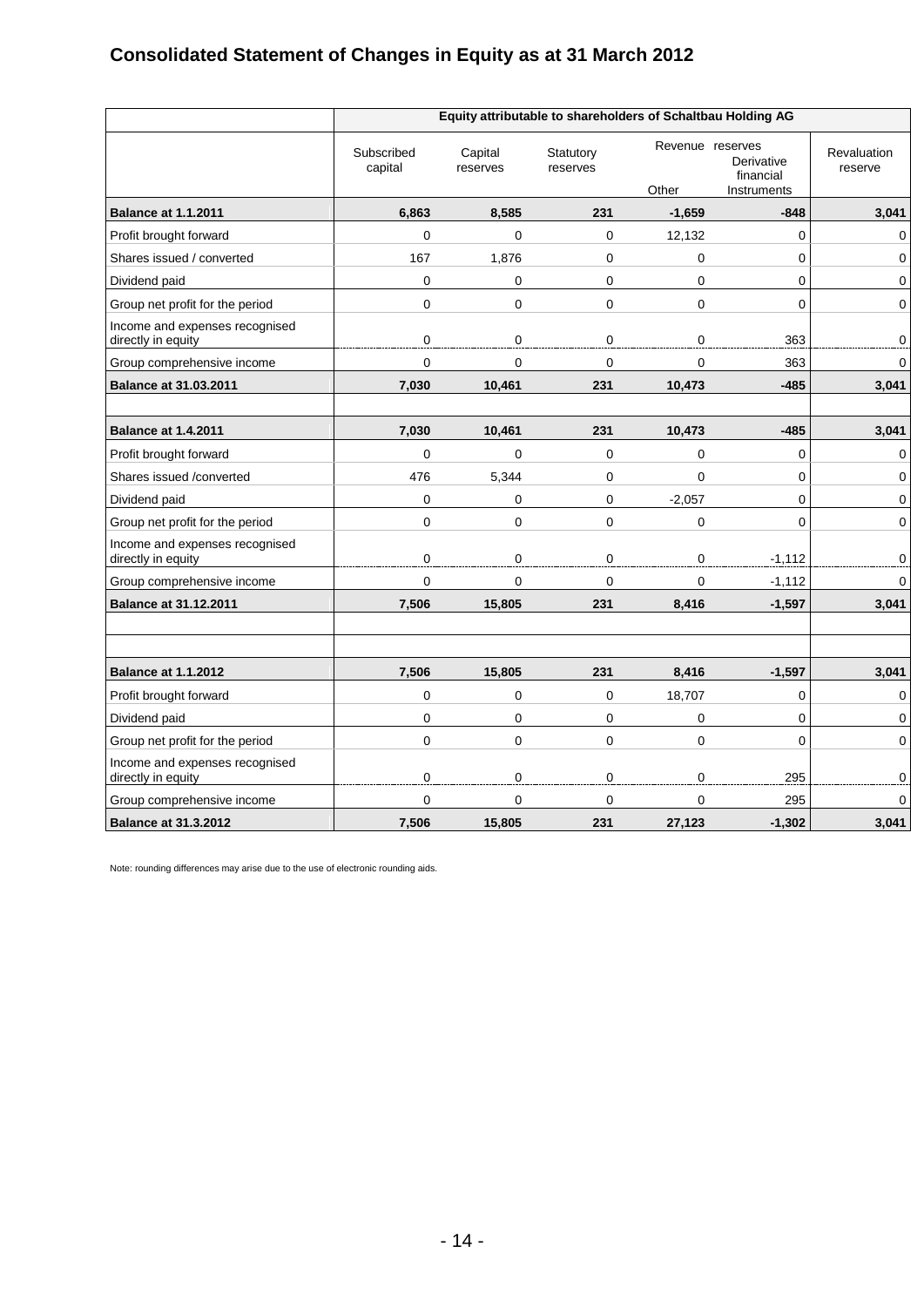|                                                  |                                 |                              |             |                            |                                 | <b>Minority interests</b> |             |  |
|--------------------------------------------------|---------------------------------|------------------------------|-------------|----------------------------|---------------------------------|---------------------------|-------------|--|
| Income/expenses recognised<br>directly in equity |                                 | Net profit for<br>the period | Total       | in capital and<br>reserves | in net profit for<br>the period | Total                     |             |  |
| from fully<br>consolidation                      | from at-equity<br>consolidation |                              |             |                            |                                 |                           |             |  |
| $-74$                                            | 285                             | 12,132                       | 28,556      | 1,929                      | 2,621                           | 4,550                     | 33,106      |  |
| $\mathbf 0$                                      | 0                               | $-12,132$                    | $\Omega$    | 2,621                      | $-2,621$                        | 0                         | $\pmb{0}$   |  |
| $\mathbf 0$                                      | 0                               | $\pmb{0}$                    | 2,043       | 554                        | 0                               | 554                       | 2,597       |  |
| 0                                                | 0                               | $\mathsf 0$                  | $\pmb{0}$   | $-1,427$                   | 0                               | $-1,427$                  | $-1,427$    |  |
| 0                                                | $\Omega$                        | 6,033                        | 6,033       | 0                          | 1,032                           | 1,032                     | 7,065       |  |
| $-135$                                           | $-195$                          | $\pmb{0}$                    | 33          | $-209$                     | $\pmb{0}$                       | $-209$                    | $-176$      |  |
| $-135$                                           | $-195$                          | 6,033                        | 6,066       | $-209$                     | 1,032                           | 823                       | 6,889       |  |
| $-209$                                           | 90                              | 6,033                        | 36,665      | 3,468                      | 1,032                           | 4,500                     | 41,165      |  |
|                                                  |                                 |                              |             |                            |                                 |                           |             |  |
| $-209$                                           | 90                              | 6,033                        | 36,665      | 3,468                      | 1,032                           | 4,500                     | 41,165      |  |
| $\pmb{0}$                                        | $\pmb{0}$                       | $\pmb{0}$                    | $\pmb{0}$   | $\pmb{0}$                  | $\pmb{0}$                       | $\pmb{0}$                 | $\mathbf 0$ |  |
| 0                                                | 0                               | 0                            | 5,820       | 0                          | $\mathbf 0$                     | $\pmb{0}$                 | 5,820       |  |
| 0                                                | 0                               | 0                            | $-2,057$    | 0                          | 0                               | 0                         | $-2,057$    |  |
| $\pmb{0}$                                        | $\pmb{0}$                       | 12,674                       | 12,674      | $\pmb{0}$                  | 1,914                           | 1,914                     | 14,588      |  |
| 777                                              | $-385$                          | $\pmb{0}$                    | $-720$      | 736                        | $\pmb{0}$                       | 736                       | 16          |  |
| 777                                              | $-385$                          | 12,674                       | 11,954      | 736                        | 1,914                           | 2,650                     | 14,604      |  |
| 568                                              | $-295$                          | 18,707                       | 52,382      | 4,204                      | 2,946                           | 7,150                     | 59,532      |  |
|                                                  |                                 |                              |             |                            |                                 |                           |             |  |
|                                                  |                                 |                              |             |                            |                                 |                           |             |  |
| 568                                              | $-295$                          | 18,707                       | 52,382      | 4,204                      | 2,946                           | 7,150                     | 59,532      |  |
| 0                                                | 0                               | $-18,707$                    | $\mathbf 0$ | 2,946                      | $-2,946$                        | 0                         | $\mathbf 0$ |  |
| 0                                                | $\pmb{0}$                       | $\pmb{0}$                    | $\pmb{0}$   | $-1,640$                   | $\mathbf 0$                     | $-1,640$                  | $-1,640$    |  |
| $\pmb{0}$                                        | $\pmb{0}$                       | 3,677                        | 3,677       | $\pmb{0}$                  | 791                             | 791                       | 4,468       |  |
|                                                  |                                 |                              |             |                            |                                 |                           |             |  |
| $-273$                                           | 257                             | $\pmb{0}$                    | 279         | $-142$                     | $\pmb{0}$                       | $-142$                    | 137         |  |
| $-273$                                           | 257                             | 3,677                        | 3,956       | $-142$                     | 791                             | 649                       | 4,605       |  |
| 295                                              | $-38$                           | 3,677                        | 56,338      | 5,368                      | 791                             | 6,159                     | 62,497      |  |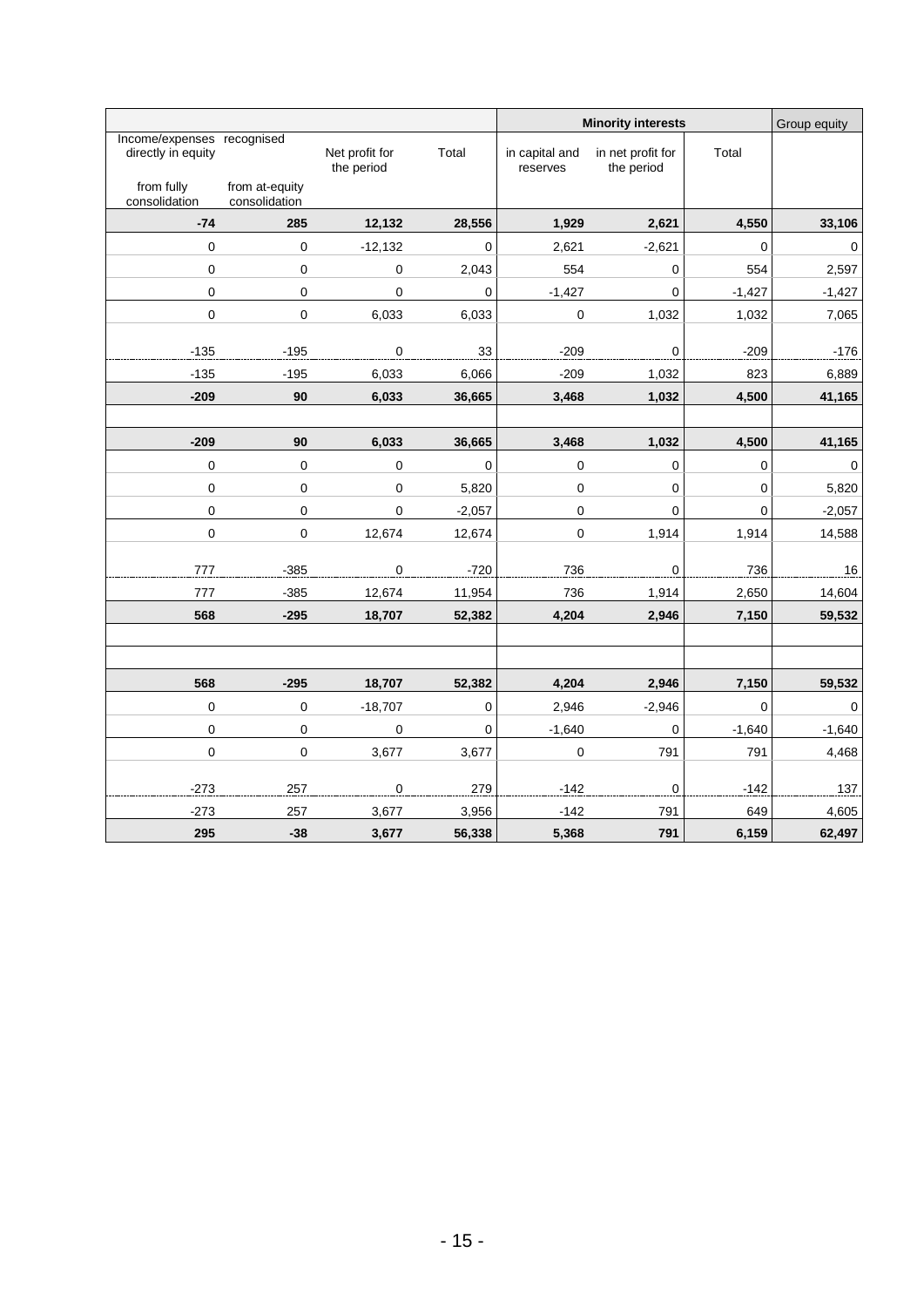## **Notes and segment information as at 31 March 2012**

#### **DESCRIPTION OF BUSINESS**

The Schaltbau Group is one of the leading manufacturers of components and equipment for traffic technology and industry. In addition to electro-mechanical components and equipment, the Group supplies door systems for buses and trains, safety systems for level crossings, train formation and signalling systems, equipment for railway vehicles, point heating systems, maritime aids and industrial braking systems. Its innovative and future-oriented products make Schaltbau a highly influential business partner in the area of traffic technology.

#### **BASIS OF PREPARATION**

The Interim Financial Report of Schaltbau Holding AG, Munich, has been prepared in accordance with the requirements of IAS 34 "Interim Financial Reporting", issued by the International Accounting Standards Board (IASB), and with those of German Accounting Standard No. 16 "Interim Reporting" issued by the Accounting Standards Committee of Germany (DRSC). The same accounting principles and policies have been applied as in the consolidated financial statements for the fiscal year ended 31 December 2009.

In addition to the figures reported in the financial statements, the interim report also includes explanatory notes to selected financial statement items.

#### **BUSINESS COMBINATIONS / GROUP REPORTING ENTITY**

On 2 January 2012 Pintsch Bamag Antriebs- und Verkehrstechnik GmbH, Dinslaken, acquired all of the shares of Rangier- und Signalspezialisten Tiefenbach GmbH, Sprockhövel. One related operation in the USA was also acquired at the same time and was incorporated into Pintsch Bamag US Inc. in Marion, Illinois (USA), a wholly owned subsidiary of Pintsch Bamag Antriebsund Verkehrstechnik GmbH. The purchase price consideration amounted to € 7,850,000. Shunting equipment and signals specialist Tiefenbach GmbH changed its name to Pintsch Tiefenbach GmbH on 17 February 2012.

Pintsch Tiefenbach GmbH has established itself as one of the leading specialists for train formation and signalling systems. With this acquisition, PINTSCH BAMAG will be able to strengthen its existing market position as supplier of signalling equipment for main and secondary lines, both in Germany and abroad, and develop new markets for railway signalling technology, train formation systems and sensor technology. The complementary operations of the PINTSCH BAMAG Group and Pintsch Tiefenbach GmbH in the field of railway signal systems supplement each other ideally. By strengthening its market position as a manufacturer of process elements for signalling and safety systems, Pintsch Bamag will further consolidate its position as a component and sub-system supplier for railway companies. This business combination is therefore not only planned as a continuation of the various operations conducted by the individual entities to date; the new constellation will also open up new opportunities for expansion.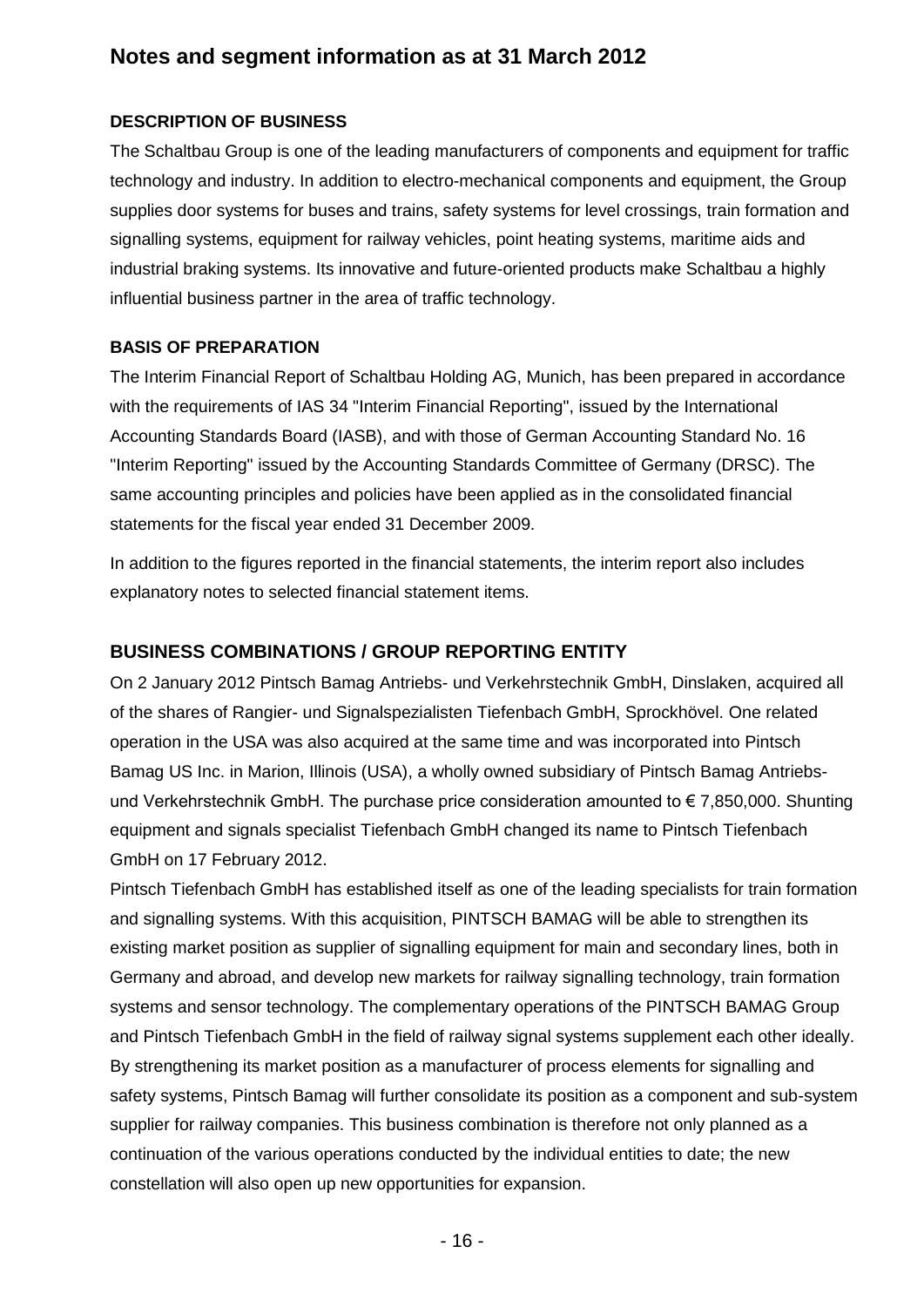Both Pintsch Tiefenbach GmbH and Pintsch Bamag US Inc. are now fully consolidated. Compared to 31 December 2011, two fully consolidated companies have therefore been added to the group reporting entity.

As a result of the changes in the group reporting entity, the interim report figures are not fully comparable with the previous year. The principal effects on the consolidated balance sheet at 31 March 2012 attributable to the acquisition of Pintsch Tiefenbach GmbH and its US operations are disclosed in the table below. In order to achieve better comparability, the amounts shown must be deducted from the items in the consolidated financial statements as at 31 March 2012 (or added in the case of negative figures).

#### Balance Sheet at 31 March 2012

|                                                        | €000   |                                                       | €000   |
|--------------------------------------------------------|--------|-------------------------------------------------------|--------|
| Intangible assets and property, plant<br>and equipment | 2,205  | Revenue reserves including<br>translation differences | $-13$  |
| Investments                                            | 472    | Retained earnings                                     | -599   |
| Deferred tax assets                                    | 818    | Deferred tax liabilities                              | 269    |
| Inventories                                            | 8,333  | Pension provisions                                    | 9,109  |
| Trade accounts receivable                              | 4,973  | Other provisions                                      | 3,350  |
| Other assets                                           | 1,791  | <b>Financial liabilities</b>                          | 3,171  |
| Cash and cash equivalents                              | 33     | Trade accounts payable and other<br>liabilities       | 3,338  |
|                                                        | 18,625 |                                                       | 18,625 |

The following income statement shows the impact of the transaction on earnings for the period. In order to achieve better comparability, the preliminary amounts shown must be deducted from the corresponding line items in the consolidated income statement for the period ended 31 March 2012.

#### **Income statement 1 January – 31 March 2012**

|                                 | €000  |
|---------------------------------|-------|
| Sales                           | 2.758 |
| Change in inventories           | 1.124 |
| Other operating income          | $-73$ |
| Cost of materials               | 1.337 |
| Personnel expense               | 2.215 |
| Amortisation and depreciation   | 81    |
| Other operating expenses        | 600   |
| Net interest expense            | 109   |
| Income taxes                    | 66    |
| Group net profit for the period | -599  |

Positive fair value adjustments were identified in connection with technology-related intangible assets, the order-book and inventories. No negative fair value adjustments were identified.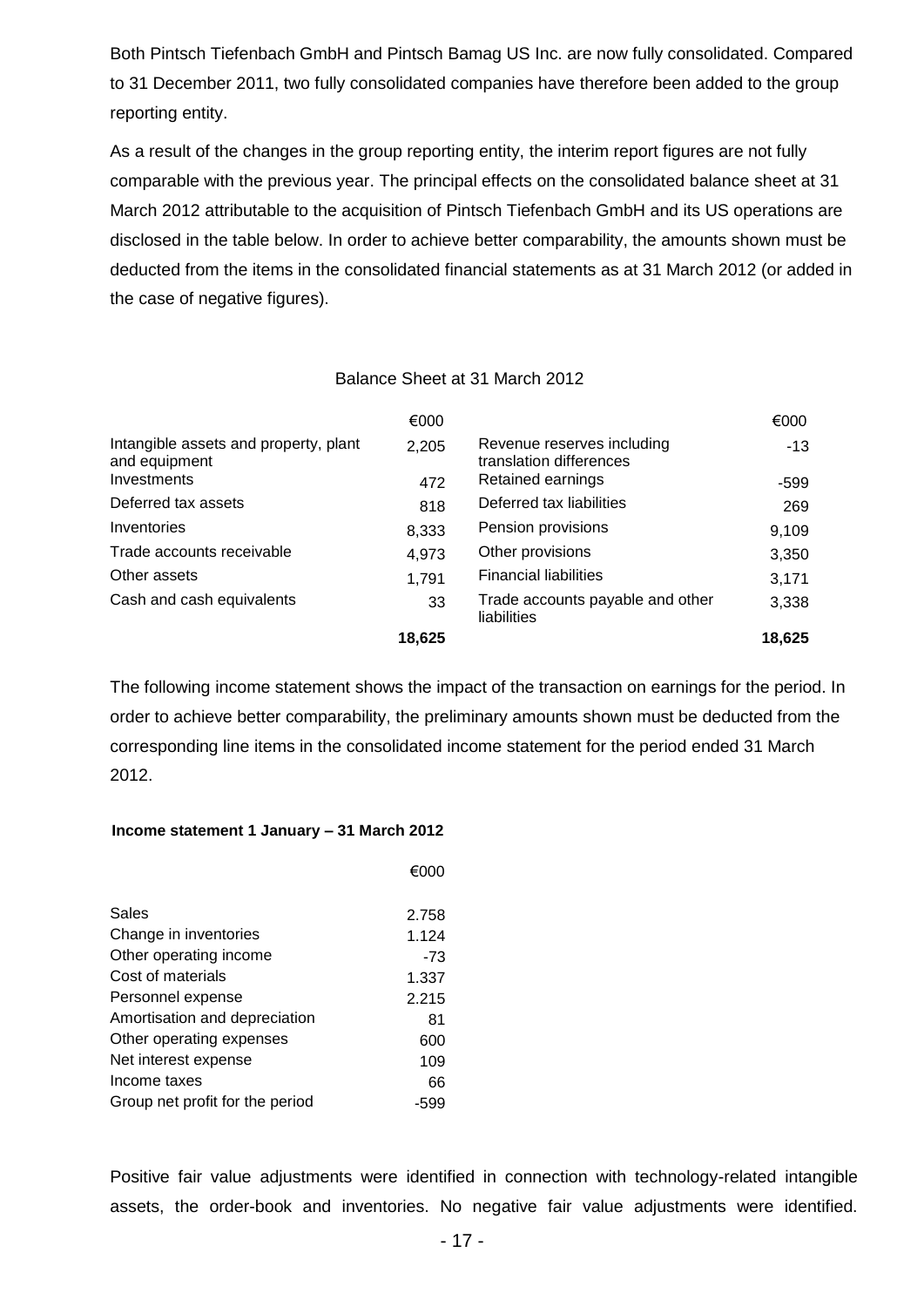Goodwill also arose as a result of the business combination. The corresponding expenses are recognised in cost of materials and amortisation/depreciation and are not tax deductible. A corresponding deferred tax benefit worked in the opposite direction.

Based on figures that are still provisional, the acquisition had the following impact at the date of first-time full consolidation (1 January 2012):

| €000                                                | Carrying<br>amounts at<br>acquisition<br>date | Adjust<br>ments | Fair values<br>at<br>acquisition |
|-----------------------------------------------------|-----------------------------------------------|-----------------|----------------------------------|
| Intangible assets and property, plant and equipment | 544                                           | 431             | 975                              |
| Investments                                         | 431                                           |                 | 431                              |
| Deferred tax assets                                 | 817                                           |                 | 817                              |
| Inventories                                         | 6,745                                         | 587             | 7,332                            |
| Trade accounts receivable                           | 7,646                                         |                 | 7,646                            |
| Other assets                                        | 2,280                                         |                 | 2,280                            |
| Cash and cash equivalents                           | 7,462                                         |                 | 7,462                            |
| <b>Total assets acquired</b>                        | 25,925                                        |                 | 26,943                           |
| Deferred tax liabilities                            | $\Omega$                                      | 305             | 305                              |
| Pension provisions                                  | 9,125                                         |                 | 9,125                            |
| Other provisions                                    | 4,401                                         |                 | 4,401                            |
| <b>Financial liabilities</b>                        | 3,000                                         |                 | 3,000                            |
| Trade accounts payable and other liabilities        | 3,516                                         |                 | 3,516                            |
| <b>Total liabilities acquired</b>                   | 20,042                                        |                 | 20,347                           |
| Net assets acquired                                 |                                               |                 | 6,596                            |
| Acquisition cost                                    |                                               |                 | 7,850                            |
| Goodwill                                            |                                               |                 | 1,254                            |

The gross amount of trade accounts receivable was  $\epsilon$  7,967,000.

#### **USE OF ESTIMATES**

For the purposes of drawing up the consolidated financial statements, it is necessary to make estimates and assumptions which affect the carrying amounts of assets, liabilities and contingent liabilities at the balance sheet and the amounts of income and expense recognised in the period under report. Actual results can differ from estimates as a result of changes in the economic situation and due to other circumstances.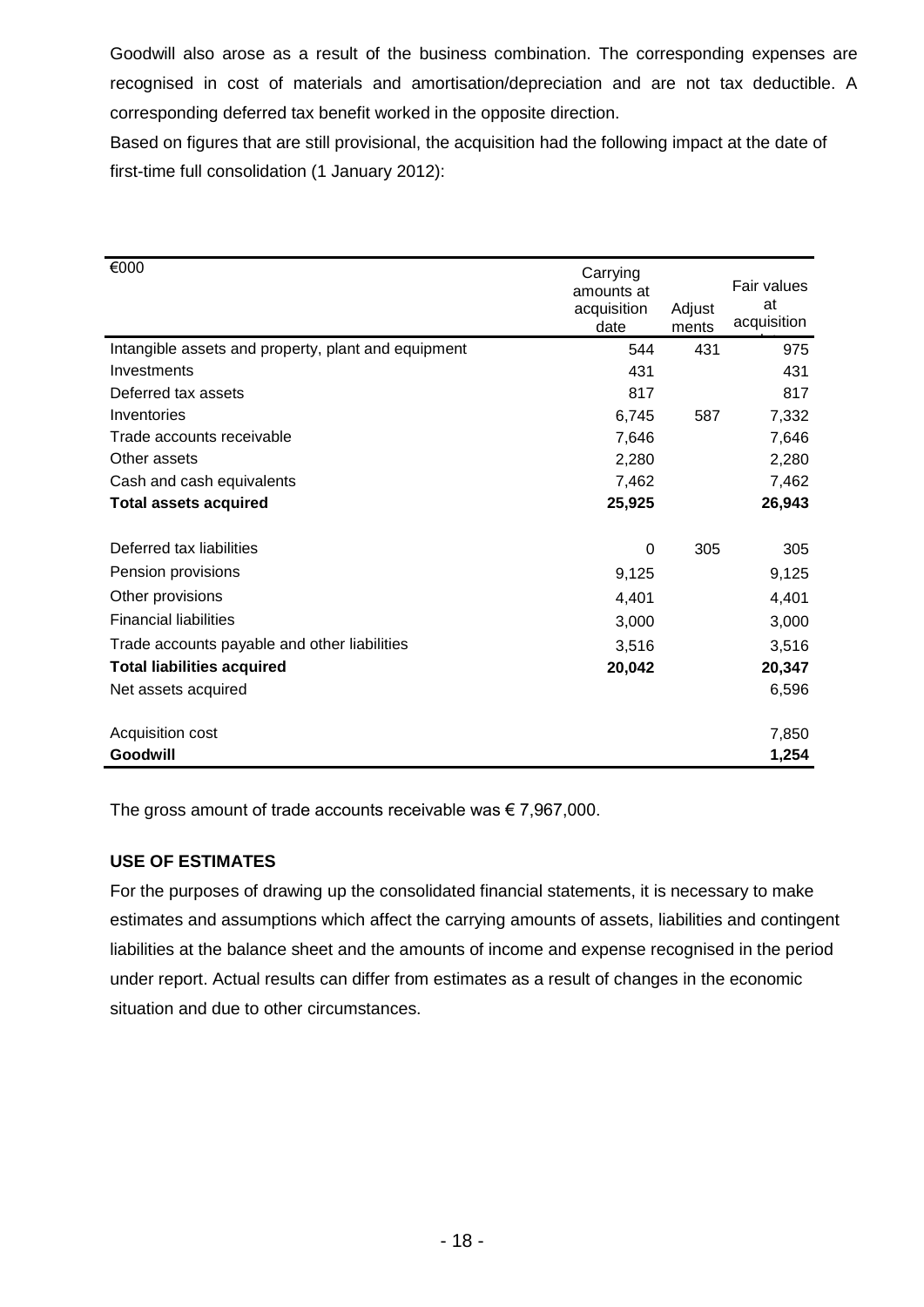#### **FOREIGN CURRENCY TRANSLATION**

The financial statements of consolidated companies whose functional currency is not the Euro are drawn up in accordance with the modified closing rate method.

Exchange rates relevant for foreign currency translation into Euro changed as follows:

|                       |            | <b>Closing rate</b> | Average rate          |                        |  |
|-----------------------|------------|---------------------|-----------------------|------------------------|--|
|                       | 31.03.2012 | 31.12.2011          | $1.1 -$<br>31.03.2012 | $1.1. -$<br>31.03.2011 |  |
| Chinese renminbi yuan | 8.4280     | 8.2339              | 8.2694                | 9.0031                 |  |
| US dollar             | 1.3339     | 1.2950              | 1.3108                | 1.3670                 |  |
| British pound         | 0.8343     | 0.8379              | 0.8345                | 0.8539                 |  |
| New Turkish lire      | 2.3786     | 2.4648              | 2.3570                | 2.1589                 |  |
| Polish zloty          | 4.1550     | 4.4326              | 4.2341                | 3.9517                 |  |

#### **ACCOUNTING PRINCIPLES AND POLICIES**

#### **Provisions**

Pension provisions are measured on the basis of values stated in the relevant actuarial reports for 2012, taking into account pensions paid during the period under report. The provision for obligations for early retirement part-time working arrangements is based on management estimates, unlike in the financial statements for the year ended 31 December 2011 when the provision was based on actuarial reports.

#### **Contingent liabilities**

Contingent liabilities correspond to contingent obligations existing at the balance sheet date.

#### **Consolidated cash flow statement**

The cash flow statement shows changes in the Schaltbau Group's cash and cash equivalents during the period under report. Cash and cash equivalents comprise cheques, cash in hand and cash at bank.

The cash flow statement has been prepared in accordance with IAS 7, with cash flows classified into cash flows from operating, investing and financing activities. The cash flow from operating activities is determined using the indirect method.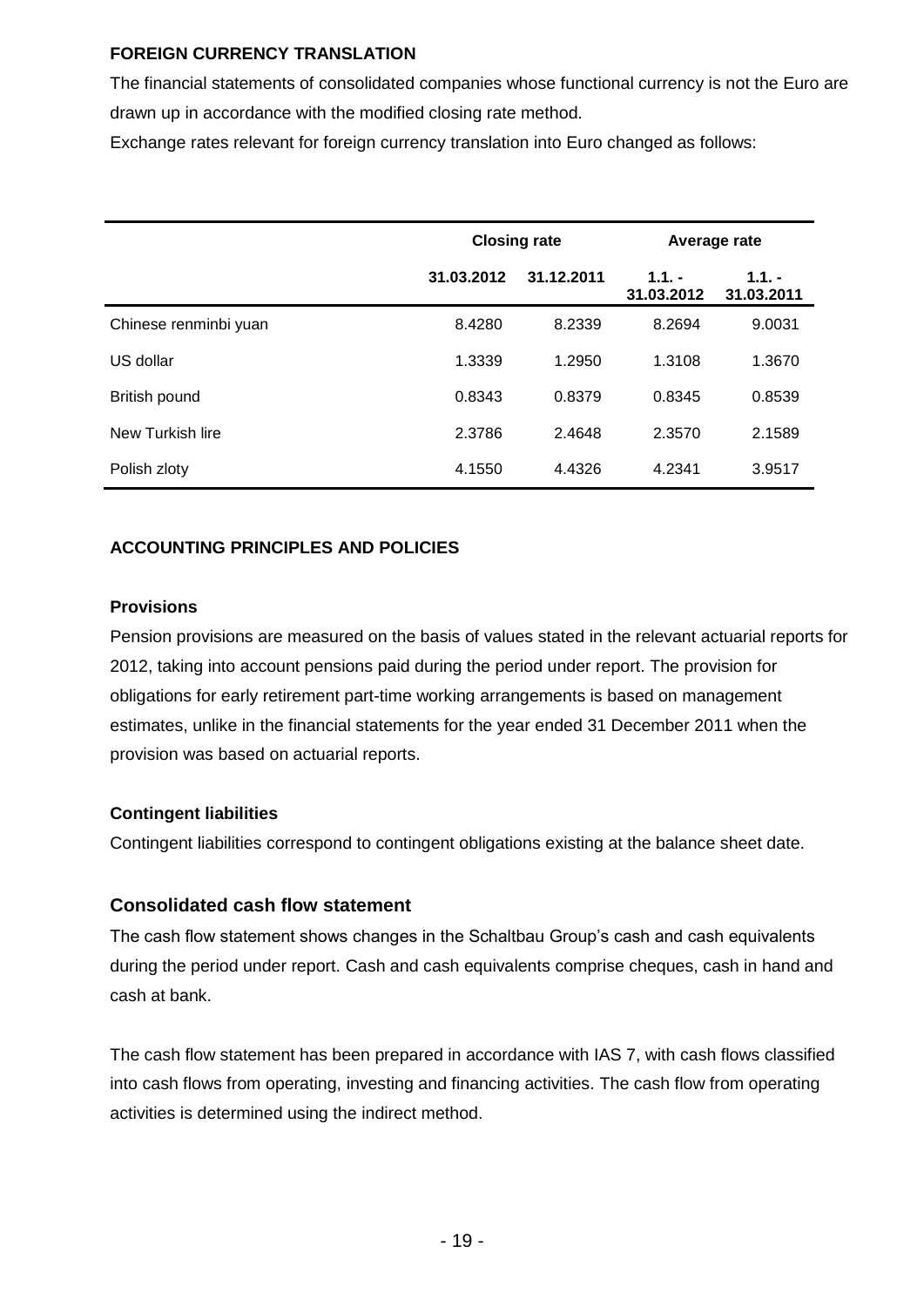#### **ANALYSIS OF SELECTED ITEMS REPORTED IN THE FINANCIAL STATEMENTS**

|  |  | <b>PERSONNEL EXPENSE / EMPLOYEES</b> |
|--|--|--------------------------------------|
|--|--|--------------------------------------|

| in € 000           | $1.1 - 31.03.$                                | 2012   | 2011   |
|--------------------|-----------------------------------------------|--------|--------|
| Wages and salaries |                                               | 22,839 | 19,316 |
|                    | Social security, pension and welfare expenses | 4,394  | 3,724  |
|                    |                                               | 27,233 | 23,040 |
| <b>EMPLOYEES</b>   |                                               |        |        |
|                    |                                               | 2012   | 2011   |
| <b>Employees</b>   |                                               | 1,702  | 1,490  |

These employee figures show the weighted average for the period under report (including trainees, executives and board members).

#### **RESULT FROM INVESTMENTS**

Other results from investments in the previous year included the impact of items described in the section "Business combinations / Group reporting entity" as well as impairment losses on investments of non-consolidated foreign subsidiaries.

#### **FINANCIAL RESULT**

| in $\epsilon$ 000<br>$1.1. - 31.03.$ | 2012      | 2011     |
|--------------------------------------|-----------|----------|
| Other interest and similar income    | 40        | 3        |
| (of which from affiliated companies) | $(\cdot)$ | $(-)$    |
| Interest and similar expenses        | - 1,291   | $-1,458$ |
| (of which to affiliated companies)   | $(-4)$    | $(-2)$   |
|                                      | - 1.251   | - 1.455  |

Interest expenses include € 346,000 (1.1. – 31.03.2010: € 254,000) relating to the interest component of the allocation to the pension provision.

#### **INCOME TAXES**

| in $\epsilon$ 000<br>$1.1 - 31.03$ . | 2012     | 2011     |
|--------------------------------------|----------|----------|
| Income tax expense                   | - 1,678  | - 1,197  |
| Deferred tax expense                 | 326      | 91       |
|                                      | $-1,352$ | $-1,106$ |

Deferred tax assets amounting to € 125,000 were recognised at 31 March 2012 on tax losses available for carryforward in Germany (31.12.2012:  $\epsilon$  0).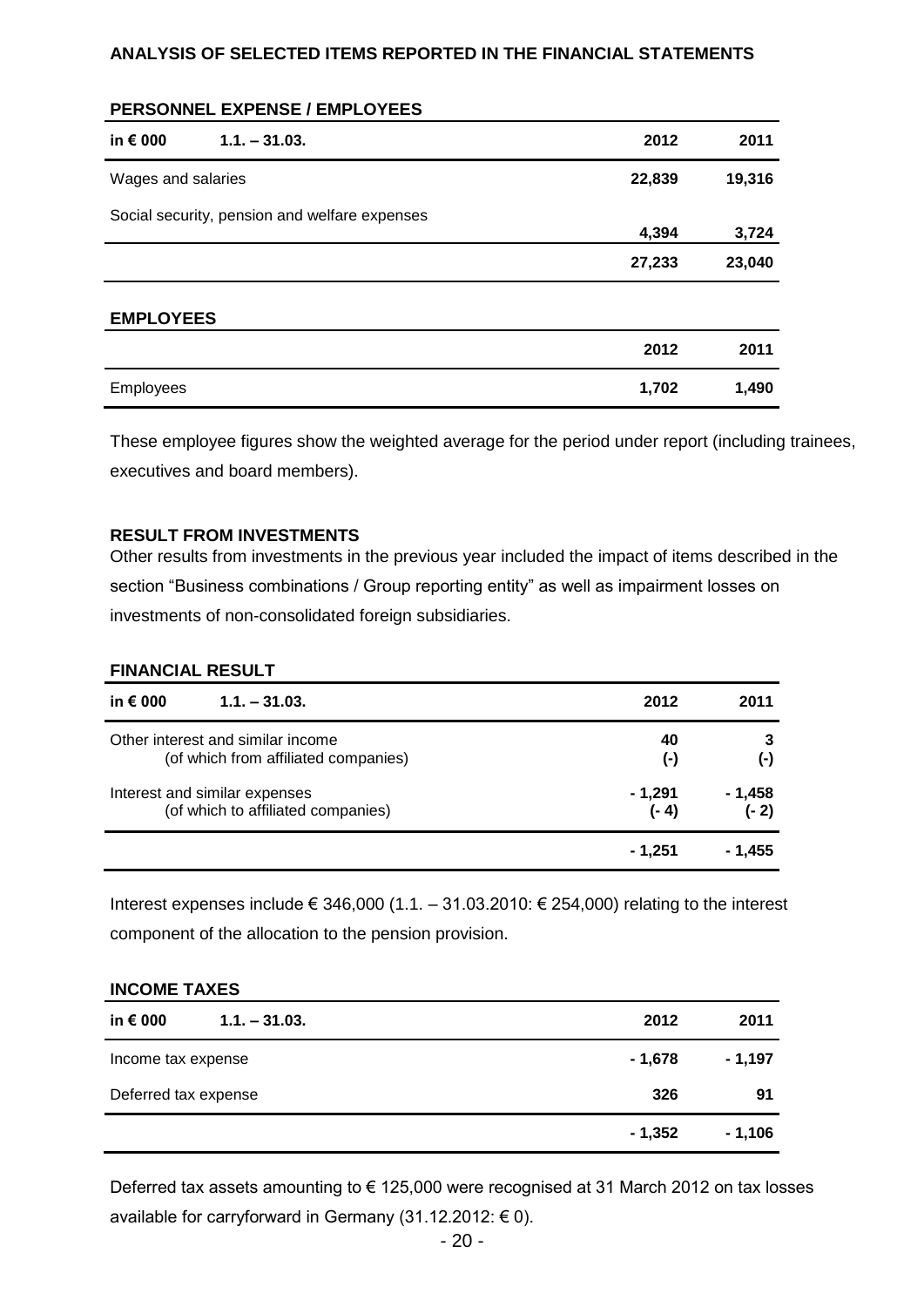## **NOTES TO THE CONSOLIDATED BALANCE SHEET**

#### **INTANGIBLE ASSETS, PLANT PROPERTY AND EQUIPMENT AND INVESTMENTS**

The increase in intangible assets results primarily from the first-time consolidation of Pintsch Tiefenbach GmbH and Pintsch Bamag US Inc. (see comments in the section "Business combinations / Group reporting entity").

The **revaluation method** has only been applied for land. The revaluation reserve did not change during the period under report.

#### **INVENTORIES**

| in $\epsilon$ 000                       |        | 31.03.2012 31.12.2011 |
|-----------------------------------------|--------|-----------------------|
| Raw materials, consumables and supplies | 34,419 | 27,955                |
| Work in progress                        | 26,786 | 23,423                |
| Finished products, goods for resale     | 13,557 | 9,383                 |
| Advance payments to suppliers           | 162    | 72                    |
|                                         | 74,924 | 60,833                |

#### **RECEIVABLES AND OTHER ASSETS**

| in $\epsilon$ 000                              | 31.03.2012 31.12.2011 |        |
|------------------------------------------------|-----------------------|--------|
| Trade accounts receivable                      | 61,391                | 47,830 |
| Receivables from affiliated companies          | 2,778                 | 2,959  |
| Receivables from associated companies          | 474                   | 571    |
| Income tax receivables                         | 118                   | 242    |
| Positive fair values of derivative instruments | 89                    | 58     |
| Other assets                                   | 5,647                 | 4,015  |
|                                                | 70,497                | 55,675 |

Allowances on trade accounts receivable amount to € 2,536,000 (31 December 2011: €2,282,000). Write-downs amounting to €132,000 (January – March 2011: €168,000) and reversals of writedowns amounting to € 19,000 (January – March 2011: € 7,000) were recorded against receivables and other assets.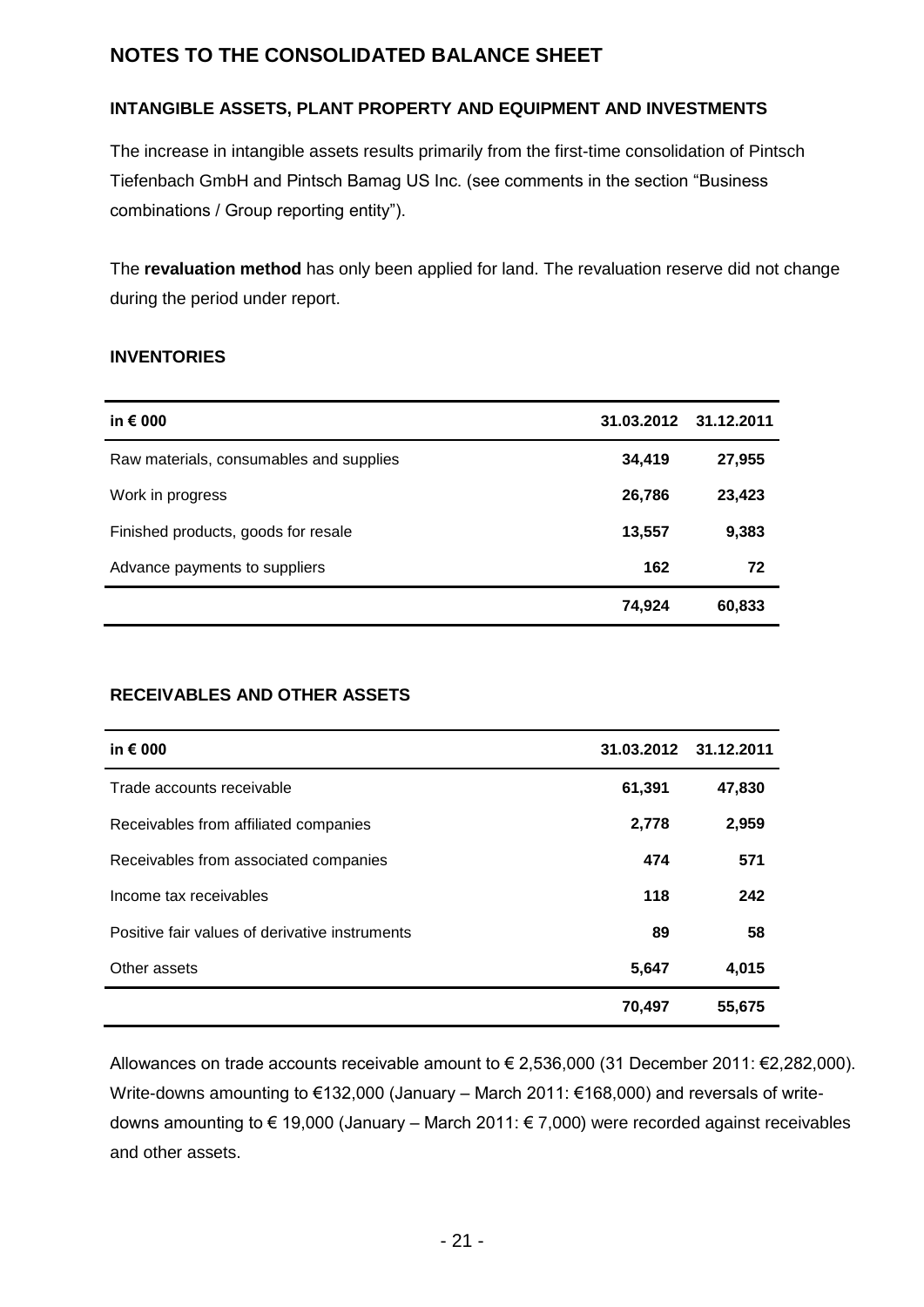#### **CASH AND CASH EQUIVALENTS**

| in $\epsilon$ 000        |       | 31.03.2012 31.12.2011 |
|--------------------------|-------|-----------------------|
| Cheques and cash on hand | 65    | 30                    |
| Cash at bank             | 5,641 | 12,697                |
|                          | 5,706 | 12,727                |

#### **CHANGES IN GROUP EQUITY**

Further details relating to balance sheet items are available in the **Statement of Changes in Equity.**

#### **PROVISIONS**

| in € 000                       | 31.03.2012 | 31.12.2011 |
|--------------------------------|------------|------------|
| <b>Non-current provisions</b>  |            |            |
| Pension provision              | 27,582     | 18,504     |
| Personnel-related accruals     | 3,627      | 3,578      |
| Warranties                     | 337        | 334        |
| Other non-current provisions   | 3,964      | 3,912      |
|                                | 31,546     | 22,416     |
|                                |            |            |
| <b>Current provisions</b>      |            |            |
| Personnel-related accruals     | 7,013      | 5,676      |
| <b>Current tax</b>             | 3,019      | 2,892      |
| Warranties                     | 7,033      | 4,899      |
| Outstanding costs and material | 7,595      | 5,862      |
| Other provisions               | 3,039      | 2,464      |
| Other current provisions       | 20,686     | 16,117     |
|                                | 27,699     | 21,793     |
| <b>Total provisions</b>        | 59,245     | 44,209     |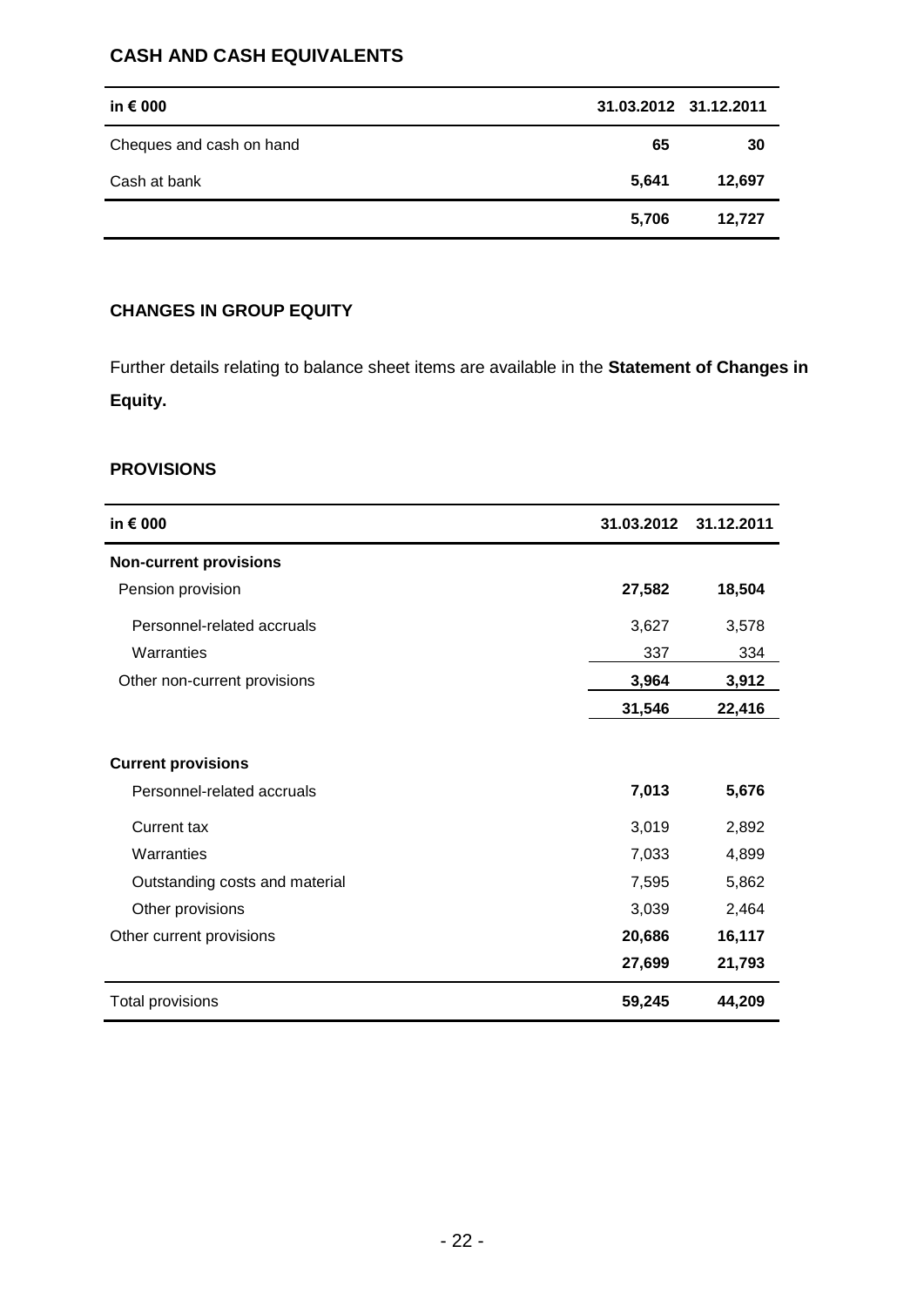#### **LIABILITIES**

| in € 000                            |        | 31.03.2012 | 31.12.2011 |
|-------------------------------------|--------|------------|------------|
| <b>Non-current liabilities</b>      |        |            |            |
| Liabilities to banks                | 34,147 |            | 33,145     |
| Other financial liabilities         | 3,516  |            | 3,555      |
| <b>Financial liabilities</b>        |        | 37,663     | 36,700     |
| Other liabilities                   |        | 10         | 10         |
|                                     |        | 37,673     | 36,710     |
| <b>Current liabilities</b>          |        |            |            |
| Current income tax liabilities      |        | 439        | 561        |
| Liabilities to banks                | 5,874  |            | 6,970      |
| Other financial liabilities         | 3,152  |            | 150        |
| <b>Financial liabilities</b>        |        | 9,026      | 7,120      |
| Trade accounts payable              |        | 21,117     | 20,023     |
| Advance payments received           |        | 17,566     | 16,823     |
| Payables to affiliated companies    | 220    |            | 724        |
| Liabilities to other group entities | 499    |            | 473        |
| Negative fair values of derivatives | 2,037  |            | 2,499      |
| Sundry other liabilities            | 15,242 |            | 11,261     |
| <b>Other liabilities</b>            |        | 17,998     | 14,957     |
|                                     |        | 66,146     | 59,484     |
| <b>Total liabilities</b>            |        | 103,819    | 96,194     |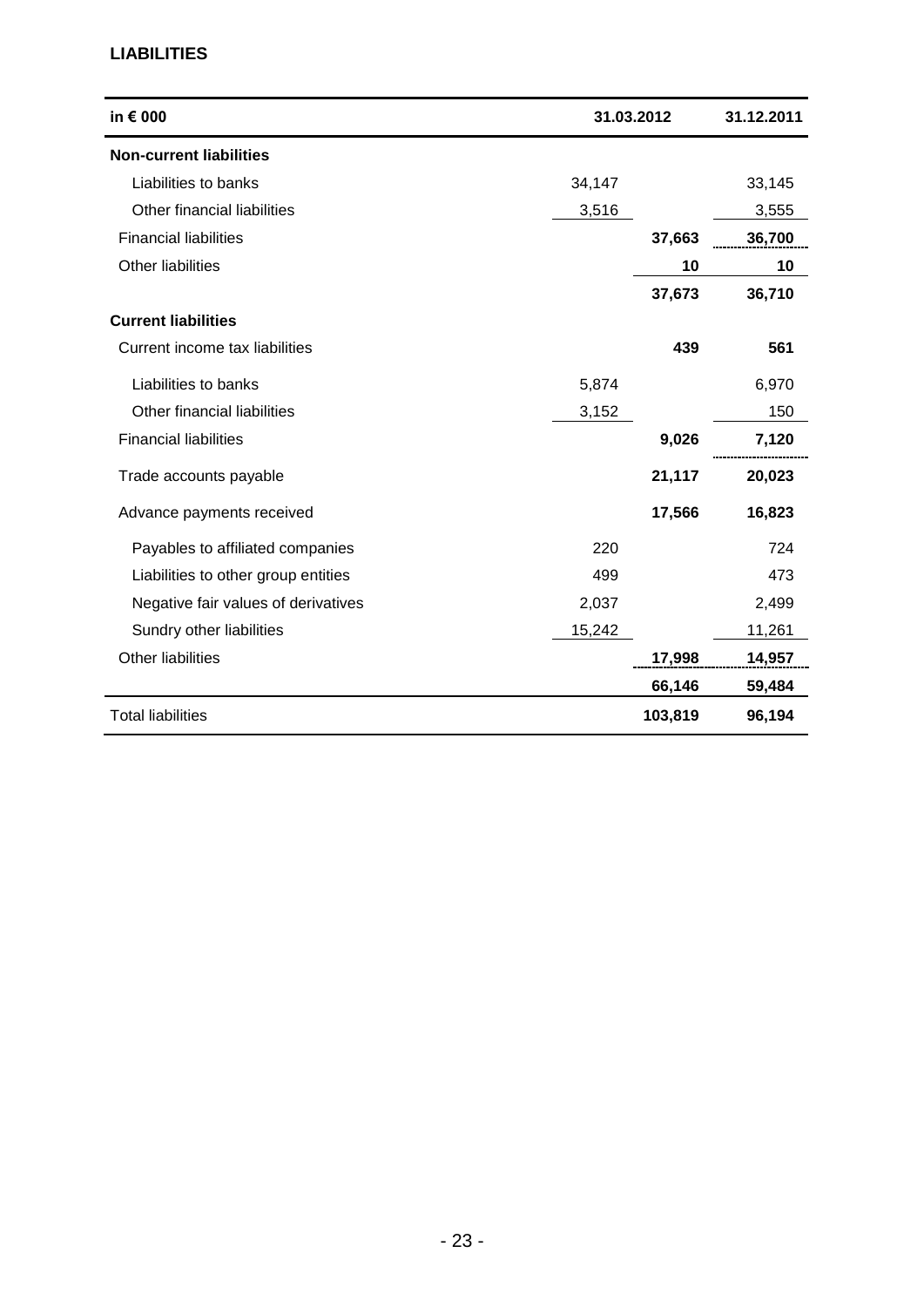#### **PRODUCT-BASED SEGMENT INFORMATION**

| in $\epsilon$ 000                           | <b>Mobile Transportation</b><br><b>Technology</b> | <b>Stationary Transportation</b><br><b>Technology</b> |                  |          |
|---------------------------------------------|---------------------------------------------------|-------------------------------------------------------|------------------|----------|
| $1.1 - 31.03.$                              | 2012                                              | 2011                                                  | 2012             | 2011     |
| Order-intake (external)                     | 36,080                                            | 38,762                                                | 42,757           | 28,800   |
| Sales                                       | 29,915                                            | 29,149                                                | 28,366           | 20,944   |
| - of which external                         | 29,915                                            | 29,149                                                | 28,306           | 20,624   |
| - of which with other segment               | 0                                                 | 0                                                     | 60               | 320      |
| External order-book                         | 107,890                                           | 99,059                                                | 84,906           | 52,470   |
| <b>EBITDA</b>                               | 2,015                                             | 2,040                                                 | 1,475            | 1,533    |
| Result from operating activities (EBIT)     | 1,612                                             | 1,654                                                 | 910              | 1,106    |
| Result from at-equity accounted investments | 520                                               | 311                                                   | 0                | 0        |
| Other results from investments              | 0                                                 | 584                                                   | 0                | -400     |
| Interest income                             | 29                                                | 44                                                    | 50               | 55       |
| Interest expense                            | $-120$                                            | $-184$                                                | $-575$           | $-374$   |
| Income taxes                                | -53                                               | $-58$                                                 | -87              | 40       |
| Segment result / Group result               | 1,988                                             | 2,351                                                 | 298              | 427      |
| Changes in group reporting entity           | 0                                                 | 0                                                     | 2,659            | 0        |
| Capital expenditure on investments          | 100                                               | 652                                                   | 41               | 433      |
| Impairment losses on investments            | 0                                                 | 0                                                     | 0                | -400     |
| Capital expenditure <sup>1)</sup>           | 267                                               | 375                                                   | 715              | 731      |
| Amortisation and depreciation <sup>1)</sup> | $-403$                                            | $-386$                                                | $-565$           | $-427$   |
| Impairment losses                           | 0                                                 | 0                                                     | $-372$           | 0        |
| Reversal of impairment losses               | 0                                                 | 0                                                     | 23               | 0        |
| Other significant non-cash expenses         | $-1,518$                                          | $-1,573$                                              | $-2,360$         | $-2,419$ |
| Segment assets <sup>2)</sup>                | 66,471                                            | 58,773                                                | 103,450          | 69,166   |
| Investments accounted for at-equity         | 7,124                                             | 4,667                                                 | $\boldsymbol{0}$ | 0        |
| Capital employed 3)                         | 52,444                                            | 45,555                                                | 62,668           | 45,136   |
| Segment liabilities <sup>4)</sup>           | 30,743                                            | 31,881                                                | 86,441           | 51,590   |
| Employees (average as per HGB)              | 500                                               | 477                                                   | 617              | 470      |
| EBIT margin <sup>5)</sup>                   | 5.4 %                                             | 5.7%                                                  | 3.2%             | 5.4 %    |
| Return on capital employed <sup>6)</sup>    | 12.3%                                             | 14.5 %                                                | 5.8%             | 9.8%     |

\*\*) = in / on intangible assets and property, plant and equipment<br>\*2) = Balance sheet total<br>\*3) = Working capital (inventories + trade accounts receivable – advance payments received – trade accounts payable) plus non-curr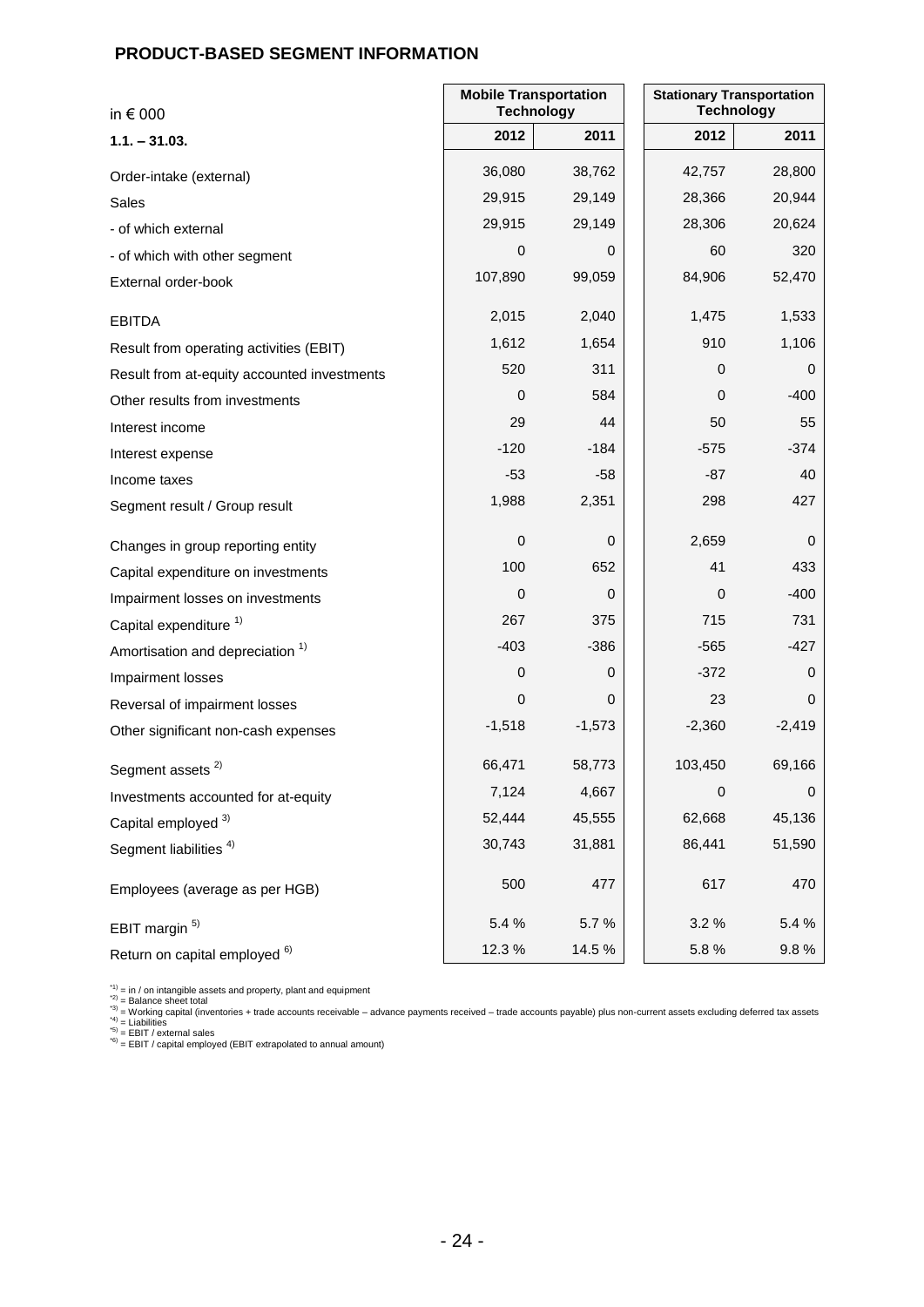|             | <b>Components</b> |  | Sub-total   |          | Holding,<br><b>Reconciling items</b> |           | <b>Schaltbau Group</b> |          |
|-------------|-------------------|--|-------------|----------|--------------------------------------|-----------|------------------------|----------|
| 2012        | 2011              |  | 2012        | 2011     | 2012                                 | 2011      | 2012                   | 2011     |
| 26,665      | 33,513            |  | 105,502     | 101,075  | 25                                   | 29        | 105,527                | 101,104  |
| 26,558      | 24,418            |  | 84,839      | 74,511   | $-147$                               | $-399$    |                        |          |
| 26,447      | 24,311            |  | 84,668      | 74,084   | 24                                   | 28        | 84,692                 | 74,112   |
| 111         | 107               |  | 171         | 427      | $-171$                               | $-427$    |                        |          |
| 46,838      | 49,150            |  | 239,634     | 200,679  |                                      |           | 239,634                | 200,679  |
| 6,059       | 6,055             |  | 9,549       | 9,628    | $-1,237$                             | $-847$    | 8,312                  | 8,781    |
| 5,394       | 5,418             |  | 7,916       | 8,178    | $-1,365$                             | $-968$    | 6,551                  | 7,210    |
| 0           | 0                 |  | 520         | 311      | $\pmb{0}$                            | 0         | 520                    | 311      |
| $\mbox{O}$  | 1,920             |  | $\mathbf 0$ | 2,104    | $\pmb{0}$                            | 0         | $\mathbf 0$            | 2,104    |
| 22          | 3                 |  | 101         | 102      | $-61$                                | $-99$     | 40                     | 3        |
| $-467$      | $-445$            |  | $-1,162$    | $-1,003$ | $-129$                               | $-455$    | $-1,291$               | $-1,458$ |
| $-853$      | $-713$            |  | $-993$      | $-731$   | $-359$                               | $-374$    | $-1,352$               | $-1,105$ |
| 4,096       | 6,183             |  | 6,382       | 8,961    | $-1,914$                             | $-1,896$  | 4,468                  | 7,065    |
| 0           | 4,601             |  | 2,659       | 4,601    | $\pmb{0}$                            | 0         | 2,659                  | 4,601    |
| $\mathsf 0$ | $\pmb{0}$         |  | 141         | 1,085    | $\pmb{0}$                            | 1         | 141                    | 1,086    |
| 0           | 0                 |  | $\pmb{0}$   | $-400$   | 0                                    | 0         | $\pmb{0}$              | $-400$   |
| 341         | 359               |  | 1,323       | 1,465    | 45                                   | 9         | 1,368                  | 1,474    |
| $-664$      | $-637$            |  | $-1,632$    | $-1,450$ | $-129$                               | $-121$    | $-1,761$               | $-1,571$ |
| $\mathbf 0$ | $-241$            |  | $-372$      | $-241$   | $\pmb{0}$                            | 0         | $-372$                 | $-241$   |
| 0           | $\overline{7}$    |  | 23          | 7        | $\pmb{0}$                            | 0         | 23                     | 7        |
| $-1,557$    | $-4,345$          |  | $-5,435$    | $-8,337$ | $-1,507$                             | $-1,502$  | $-6,942$               | $-9,839$ |
| 90,880      | 84,537            |  | 260,801     | 212,476  | $-21,349$                            | $-11,649$ | 239,452                | 200,827  |
| 0           | 0                 |  | 7,124       | 4,667    | $\pmb{0}$                            | 0         | 7,124                  | 4,667    |
| 72,631      | 69,306            |  | 187,743     | 159,997  | $-13,078$                            | $-13,184$ | 174,665                | 146,813  |
| 58,386      | 56,423            |  | 175,570     | 139,894  | 1,384                                | 19,769    | 176,954                | 159,663  |
| 566         | 525               |  | 1,683       | 1,472    | 19                                   | 18        | 1,702                  | 1,490    |
| 20.4 %      | 22.3%             |  |             |          |                                      |           | 7.7%                   | 9.7%     |
| 29.7%       | 31.3%             |  |             |          |                                      |           | 15.0%                  | 19.6%    |

The Stationary Transportation Technology segment includes the acquired entities Pintsch Tiefenbach GmbH and Pintsch Bamag US Inc. For further information relating to the impact of these acquisitions, we refer to the disclosures made in the section "Business combinations / Group reporting entity".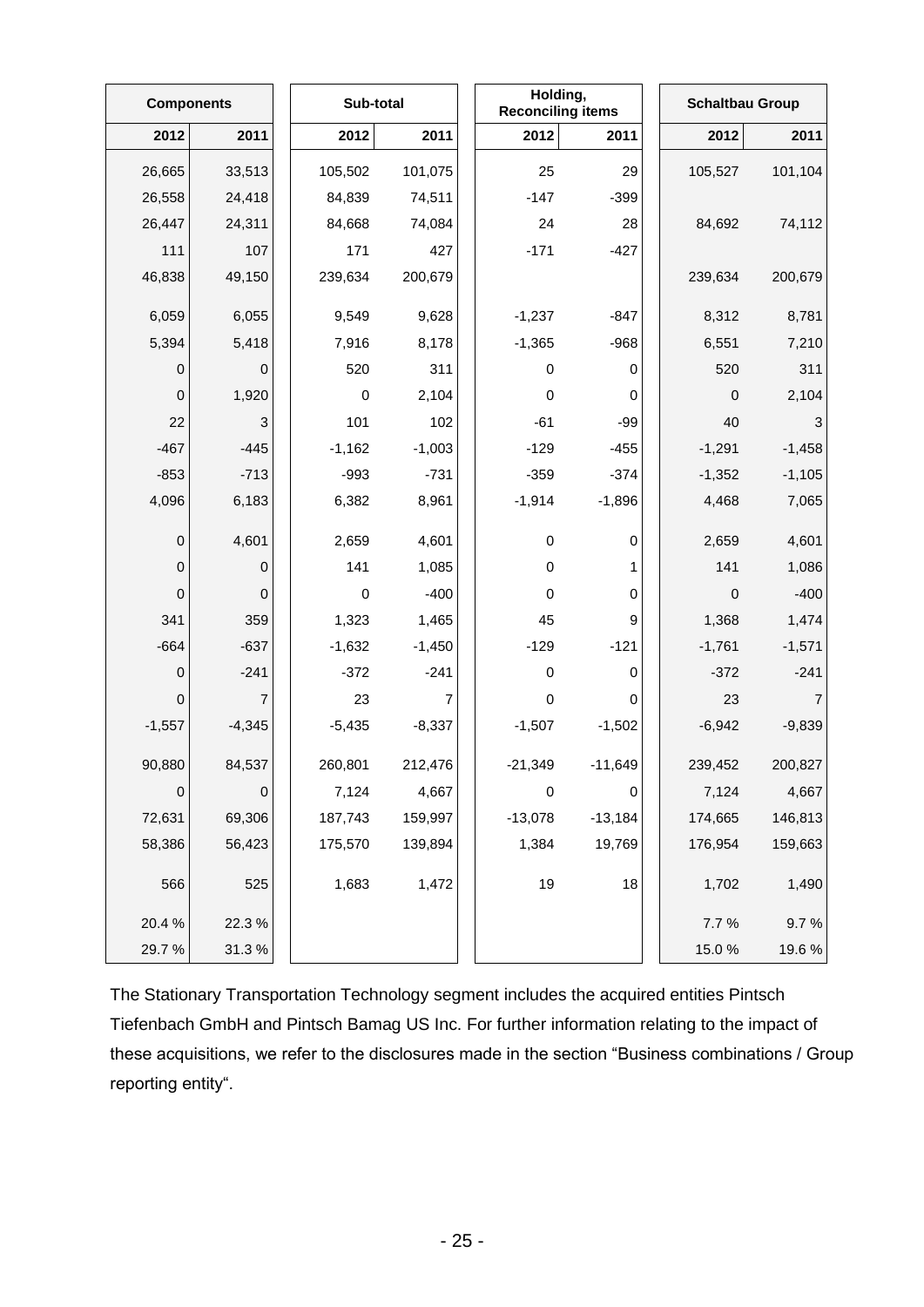#### **OTHER DISCLOSURES**

#### **Contingent liabilities and other financial commitments**

| in € 000                           | 31.03.2012 31.12.2011 |       |
|------------------------------------|-----------------------|-------|
| <b>Other financial obligations</b> |                       |       |
| Rental and lease expenses          | 10.184                | 9.454 |
| Other commitments                  | 2.287                 | 1.275 |

#### There are no **contingent liabilities**.

The rental and leasing expenses shown under **other financial obligations** have been calculated on the basis of the earliest possible cancellation dates.

Other financial obligations are all of a nature and amount customary for the business.

#### **Related party relationships**

Transactions between fully consolidated companies on the one hand and associated and nonconsolidated companies on the other are disclosed below from the perspective of the fully consolidated companies:

|                            | <b>Volume of services</b><br>performed |                | <b>Volume of services</b><br>received |                |
|----------------------------|----------------------------------------|----------------|---------------------------------------|----------------|
|                            |                                        |                |                                       |                |
|                            | 1.1.-31.3.2012                         | 1.1.-31.3.2011 | 1.1.-31.3.2012                        | 1.1.-31.3.2011 |
|                            | € 000                                  | € 000          | € 000                                 | € 000          |
| Associated companies       |                                        |                |                                       |                |
| goods and services         | 698                                    | 662            | 1,286                                 | 1,012          |
| other relationships        | ۰                                      |                |                                       |                |
| Non-consolidated companies |                                        |                |                                       |                |
| goods and services         | 1,331                                  | 1,116          | 364                                   | 495            |
| other relationships        |                                        |                | 9                                     | 14             |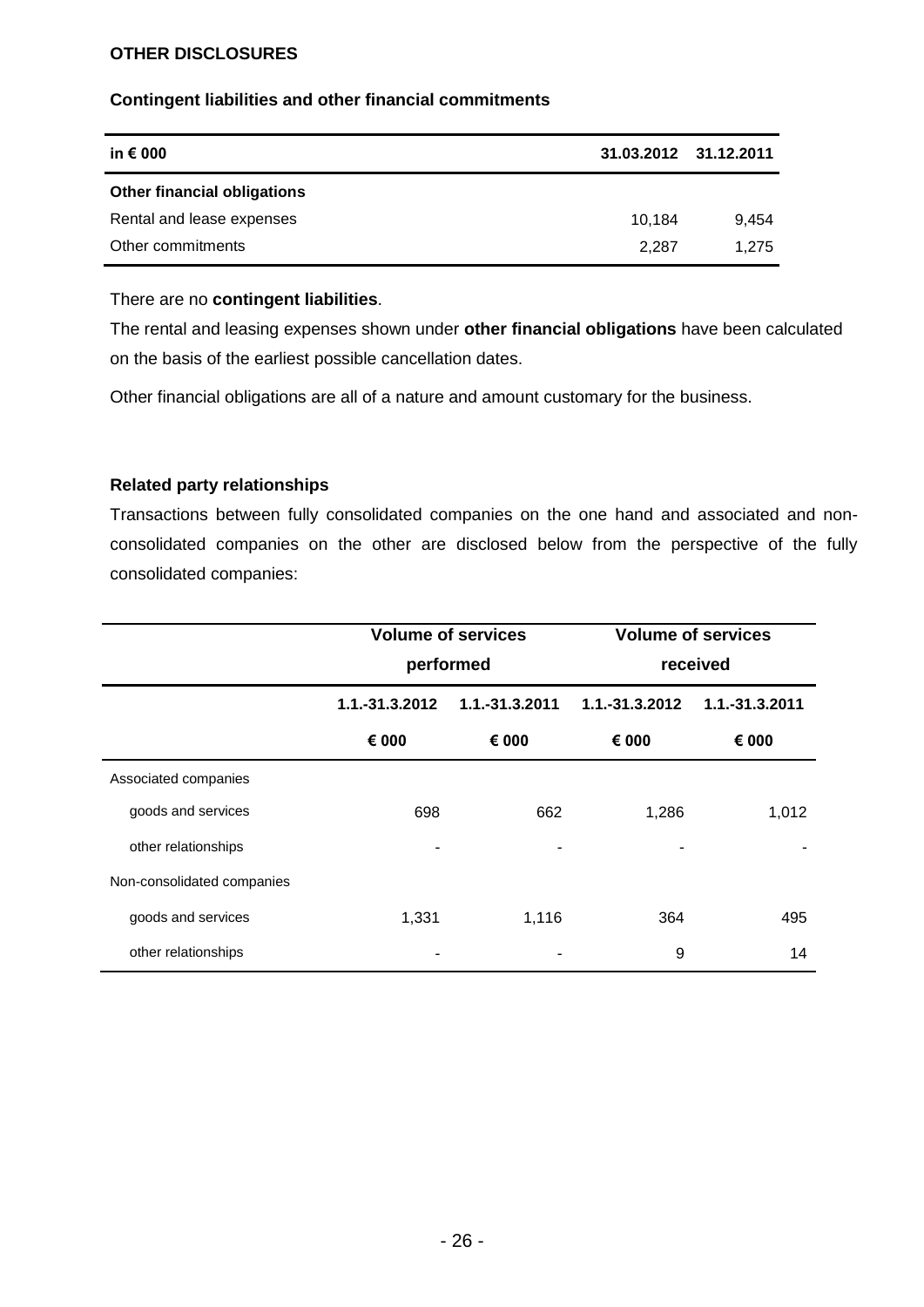The following receivables and payables existed at the balance sheet date from the perspective of the fully consolidated companies (mostly relating to the supply of goods).

|                            | <b>Receivables</b> |            | <b>Payables</b> |            |
|----------------------------|--------------------|------------|-----------------|------------|
|                            | 31.03.2012         | 31.12.2011 | 31.03.2012      | 31.12.2011 |
|                            | € 000              | € 000      | € 000           | € 000      |
| Associated companies       | 474                | 571        | 499             | 473        |
| Non-consolidated companies | 2,778              | 2,959      | 220             | 724        |

Munich, 7 May 2012

Schaltbau Holding AG The Executive Board

 $\rightarrow$ 

Dr. Jürgen Cammann Dirk Löchner

W. Wilms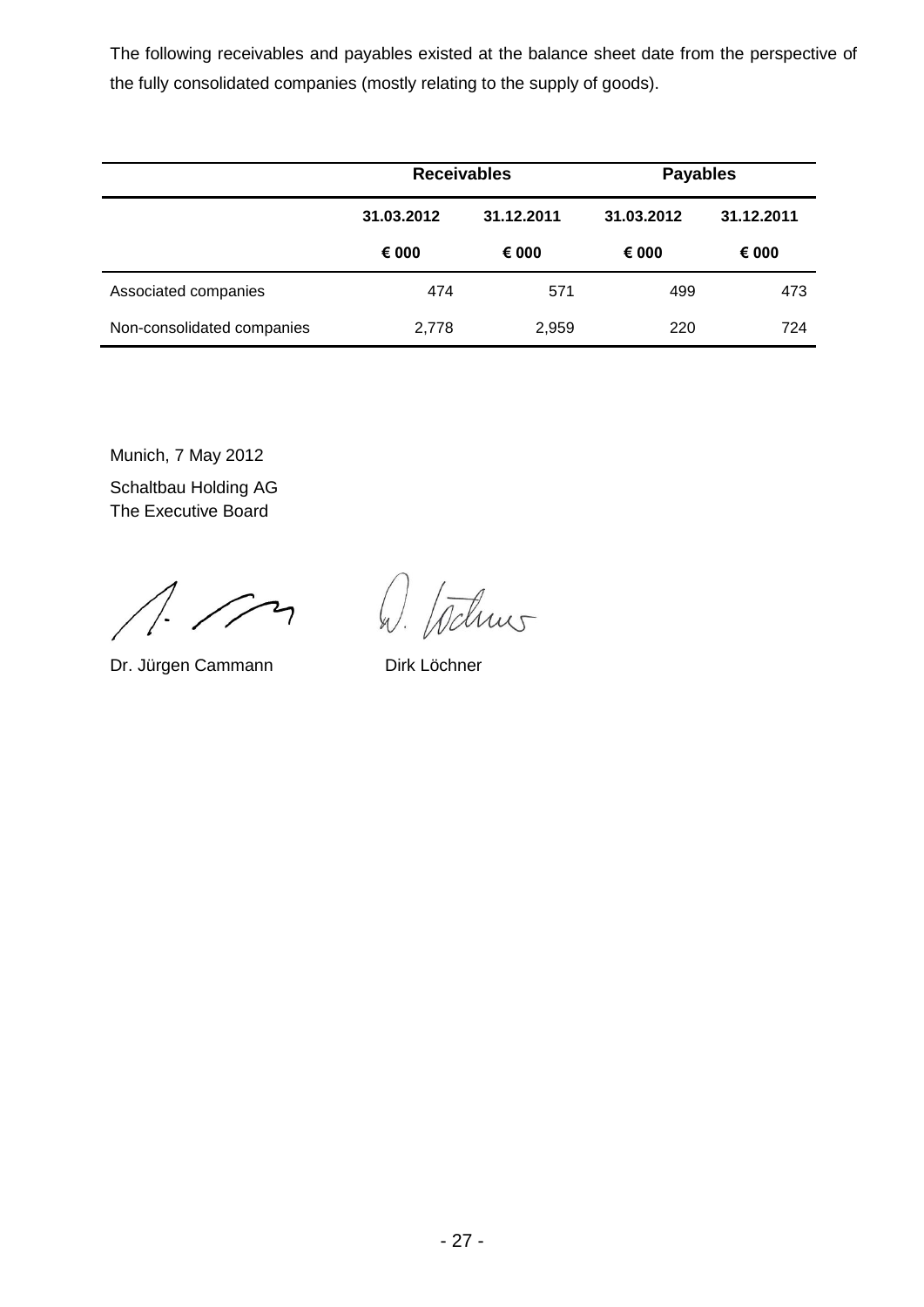## **Disclaimer**

Some of the assertions made in this report may be similar in character to forecasts or may be interpreted as such. The assertions are made to the best of the knowledge and belief of management and apply, in accordance with the nature of such asserts, on the condition that there are no massive contraction of the markets relevant for the Schaltbau Group and in the specific market position of the individual group entities and that the forecasting assumptions turn out to be appropriate, both in terms of scale and timing. The Company does not assume any responsibility for updating forward-looking assertions.

## **Responsibility statement**

"To the best of our knowledge, and in accordance with the applicable reporting principles for interim financial reporting, the interim consolidated financial statements give a true and fair view of the assets, liabilities, financial position and profi.t or loss of the group, and the interim management report of the group includes a fair review of the development and performance of the business and the position of the group, together with a description of the principal opportunities and risks associated with the expected development of the group for the remaining months of the financial year."

Munich, 7 May 2012 Schaltbau Holding AG The Executive Board

Dr. Jürgen Cammann Dirk Löchner

W. tochus

## **Comment on unaudited status**

The Interim Consolidated Financial Statements and Interim Group Management Report as at 31 March 2012 have neither been audited in accordance with § 317 HGB nor subject to a limited review by the group auditor.